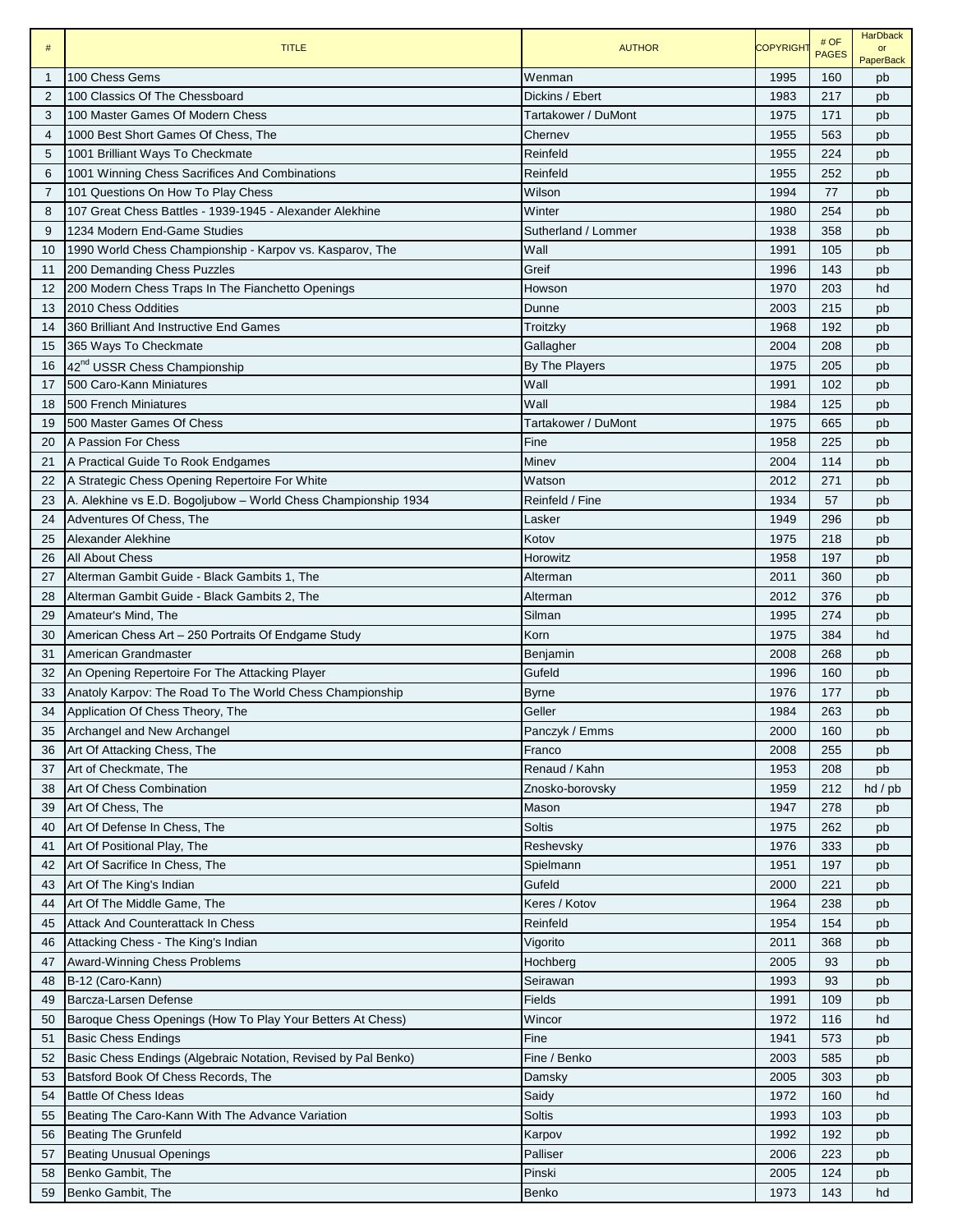| $\#$ | <b>TITLE</b>                                                                 | <b>AUTHOR</b>        | <b>COPYRIGHT</b> | # OF<br><b>PAGES</b> | <b>HarDback</b><br>or<br><b>PaperBack</b> |
|------|------------------------------------------------------------------------------|----------------------|------------------|----------------------|-------------------------------------------|
| 60   | Benoni Defense Taimanov Variation                                            | Tirabassi            | 1993             | 116                  | pb                                        |
| 61   | Benoni, The                                                                  | Hartson              | 1969             | 111                  | hd                                        |
| 62   | Best Chess Games Of Boris Spassky, The                                       | Soltis               | 1973             | 288                  | hd                                        |
| 63   | Best Lessons Of A Chess Coach                                                | Weeramantry / Eusebi | 1993             | 322                  | pb                                        |
| 64   | Best Of Chess Life And Review Vo1 2, The                                     | Pandolfini           | 1988             | 583                  | pb                                        |
| 65   | Best Of Chess Life And Review Vo1 I, The                                     | Pandolfini           | 1988             | 611                  | pb                                        |
| 66   | Best of Lone Pine 1971 - 1980                                                | Grefe / Waterman     | 1981             | 235                  | pb                                        |
| 67   | Better Chess For Average Players                                             | Harding              | 1996             | 237                  | pb                                        |
| 68   | Big Book Of Combinations, The                                                | Schiller             | 1994             | 266                  | pb                                        |
| 69   | <b>Bird-Larsen Attack</b>                                                    | Soltis               | 1989             | 106                  | pb                                        |
| 70   | Bishop v Knight - The Verdict                                                | Mayer                | 1997             | 224                  | pb                                        |
| 71   | Black Defensive System For The Rest Of Your Chess Career Revised 2nd Edition | <b>Soltis</b>        | 1997             | 172                  | pb                                        |
| 72   | Black Defensive System For The Rest Of Your Chess Career, A                  | <b>Soltis</b>        | 1987             | 187                  | pb                                        |
| 73   | <b>Black Is OK Forever!</b>                                                  | Adorjan              | 2005             | 192                  | pb                                        |
| 74   | <b>Black is Still OK!</b>                                                    | Adorjan              | 2004             | 224                  | pb                                        |
| 75   | Blunders And How To Avoid Them                                               | Dunnington           | 2004             | 144                  | pb                                        |
| 76   | <b>Bobby Fischer Comes Home</b>                                              | Olafsson             | 2012             | 143                  | pb                                        |
| 77   | Bobby Fischer Goes To War                                                    | Edmonds / Eidinow    | 2005             | 342                  | pb                                        |
| 78   | Bobby Fischer I Knew And Other Stories, The                                  | Denker / Parr        | 1995             | 359                  | pb                                        |
| 79   | <b>Bobby Fischer Teaches Chess</b>                                           | Fischer              | 1966             | 334                  | pb                                        |
| 80   | Bobby Fischer vs. The Rest Of The World                                      | Darrach              | 1974             | 240                  | hd                                        |
| 81   | Bobby Fischer: Profile Of A Prodigy                                          | <b>Brady</b>         | 1965             | 435                  | pb                                        |
| 82   | Book of the Hastings International Masters' Chess Tournament 1922, The       | Watts                | 1923             | 62                   | pb                                        |
| 83   | Book Of The London International Chess Congress 1922, The                    | Watts                | 1924             | 126                  | pb                                        |
| 84   | Book Of The New York International Chess Tournament 1924, The                | Helms                | 1925             | 271                  | pb                                        |
| 85   | Book Of The Nottingham International Chess Tournament, The                   | Alekhine             | 1937             | 291                  | pb                                        |
| 86   | Botvinnik's Best Games Of Chess 1947-1970                                    | <b>Botvinnik</b>     | 1972             | 237                  | hd                                        |
| 87   | Brain Games World Chess Championship                                         | Keene                | 2000             | 128                  | pb                                        |
| 88   | Bright Side Of Chess, The                                                    | Chernev              | 1948             | 175                  | pb                                        |
| 89   | <b>Budapest Gambit, The</b>                                                  | Taylor               | 2009             | 239                  | pb                                        |
| 90   | <b>Building Up Your Chess</b>                                                | Alburt               | 2002             | 352                  | pb                                        |
| 91   | C.J.S. Purdy's Fine Art Of Chess Annotations And Other Thoughts              | Tykodi               | 1992             | 177                  | pb                                        |
| 92   | Cambridge Springs Defense                                                    | Schiller             | 1984             | 101                  | pb                                        |
| 93   | Capablanca's 100 Best Games Of Chess                                         | Golombeck            | 1978             | 265                  | pb                                        |
| 94   | Capablanca's Best Chess Endings                                              | Chernev              | 1978             | 288                  | pb                                        |
| 95   | Caro-Kann 4N-KB3 (pamphlet)                                                  | <b>Chess Digest</b>  | 1982             | 54                   | pb                                        |
| 96   | Caro-Kann Defence                                                            | Suetin               | 1983             | 159                  | pb                                        |
| 97   | Catalan                                                                      | Schiller             | 1983             | 95                   | pb                                        |
| 98   | Catalan, The                                                                 | Smith/Hall           | 1995             | 99                   | pb                                        |
| 99   | Catalog Of Chess Mistakes                                                    | Soltis               | 1979             | 213                  | pb                                        |
| 100  | Catastrophe In The Opening                                                   | Neishtadt            | 1980             | 271                  | hd                                        |
| 101  | <b>Center Counter</b>                                                        | Grefe/Silman         | 1983             | 95                   | pb                                        |
| 102  | <b>Center Counter Uprising</b>                                               | Dunne/Taylor         | 1990             | 49                   | pb                                        |
| 103  | <b>Center Counter!</b>                                                       | Hodges               | 1994             | 67                   | pb                                        |
| 104  | Chess - A Celebration Of 2000 Years                                          | Finkenzeller / Ziehr | 1989             | 208                  | hd                                        |
| 105  | Chess - 5334 Problems, Combinations, And Games                               | Polgar               | 1994             | 1104                 | pb                                        |
| 106  | Chess - A History                                                            | Golombeck            | 1976             | 236                  | hd                                        |
| 107  | Chess - The Complete Self Tutor                                              | Lasker               | 1972             | 468                  | pb                                        |
| 108  | <b>Chess And Computers</b>                                                   |                      | 1976             | 145                  |                                           |
| 109  | Chess Brilliancy - 250 Historic Games From The Masters                       | Levy<br>Damsky       | 2002             | 224                  | pb<br>pb                                  |
| 110  | <b>Chess Catechism</b>                                                       | Evans                | 1970             | 250                  | pb                                        |
| 111  | Chess Champion From China: The Life and Games of Xie Jun                     |                      | 1998             | 223                  |                                           |
|      | <b>Chess Child</b>                                                           | Jun<br>Robson        | 2010             | 281                  | pb                                        |
| 112  |                                                                              |                      |                  |                      | pb                                        |
| 113  | <b>Chess Coaching</b>                                                        | Littlewood           | 1991             | 153                  | pb                                        |
| 114  | Chess Combination As A Fine Art                                              | Golz/Keres           | 1989             | 255                  | pb                                        |
| 115  | Chess Combination from Philidor to Karpov, The                               | Keene                | 1977             | 162                  | hd                                        |
|      | 116 Chess Companion                                                          | Chernev              | 1968             | 287                  | pb                                        |
|      | 117 Chess Competitor's Handbook, The                                         | Kazic                | 1980             | 229                  | pb                                        |
|      | 118 Chess Computer Book, The                                                 | Harding              | 1981             | 215                  | pb                                        |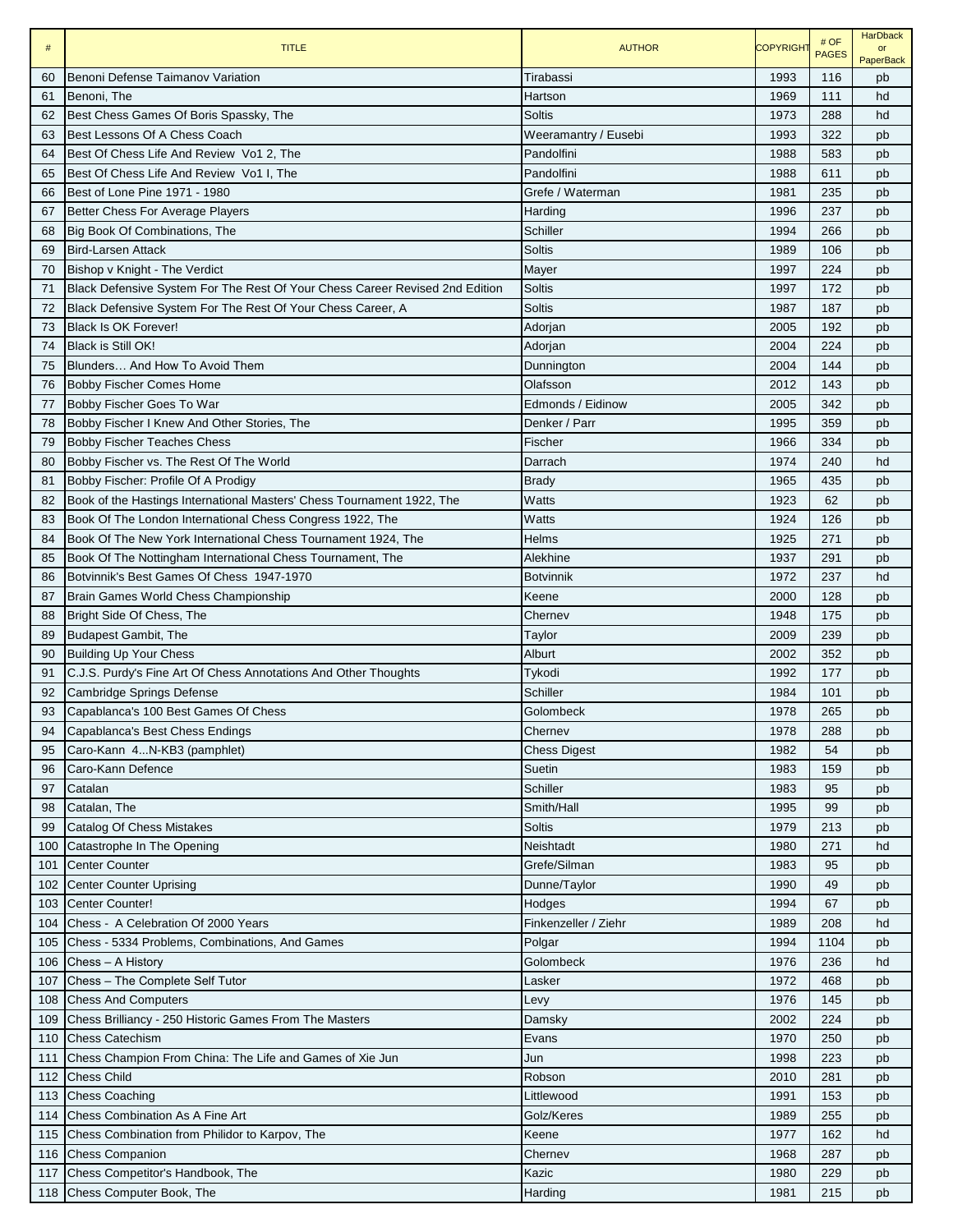| $\#$ | <b>TITLE</b>                                                      | <b>AUTHOR</b>               | <b>COPYRIGHT</b>   | # OF<br><b>PAGES</b> | <b>HarDback</b><br>or<br><b>PaperBack</b> |
|------|-------------------------------------------------------------------|-----------------------------|--------------------|----------------------|-------------------------------------------|
| 119  | Chess Doctor, The                                                 | Pandolfini                  | 1995               | 284                  | pb                                        |
| 120  | Chess Duels - My Games With The Wold Champions                    | Seirawan                    | 2010               | 427                  | hd                                        |
| 121  | <b>Chess Endgame Quiz</b>                                         | Evans                       | 2002               | 304                  | pb                                        |
| 122  | Chess Endgame Study - A Comprehensive Introduction, The           | Roycroft                    | 1972               | 370                  | pb                                        |
| 123  | <b>Chess Endings: Essential Knowledge</b>                         | Averbakh                    | 1966               | 135                  | pb                                        |
| 124  | <b>Chess Exam and Training Guide: Tactics</b>                     | Khmelnitsky                 | 2007               | 207                  | pb                                        |
| 125  | <b>Chess Explained: The French Defence</b>                        | Eingorn / Bogdanov          | 2008               | 27                   | pb                                        |
| 126  | Chess Explained: The Modern Benoni                                | Franco                      | 2007               | 111                  | pb                                        |
| 127  | <b>Chess For Beginners</b>                                        | Horowitz                    | 1950               | 132                  | pb                                        |
| 128  | Chess For Fun & Chess For Blood                                   | Lasker                      | 1942               | 224                  | pb                                        |
| 129  | Chess For The Gifted & Busy                                       | Alburt / Lawrence           | 2012               | 304                  | pb                                        |
| 130  | Chess From Morphy To Botvinnik - A Century Of Chess Evolution     | Konig                       | 1950               | 202                  | hd                                        |
| 131  | <b>Chess Fundamentals</b>                                         | Capablanca                  | 1949               | 246                  | pb                                        |
| 132  | Chess Is My Life                                                  | Korchnoi                    | 1978               | 167                  | hd                                        |
| 133  | Chess Master vs. Chess Amateur                                    | Euwe / Meiden               | 1963               | 315                  | pb                                        |
| 134  | Chess Master vs. Chess Master                                     | Euwe / Meiden               | 1997               | 367                  | hd                                        |
| 135  | Chess Master At Any Age                                           | Wetzell                     | 1994               | 300                  | pb                                        |
| 136  | Chess Of Bobby Fischer, The                                       | Burger                      | 1975               | 345                  | pb                                        |
| 137  | Chess Of Gligoric, The                                            | Levy                        | 1972               | 191                  | hd                                        |
| 138  | Chess Omnibus, A                                                  | Winter                      | 2003               | 468                  | pb                                        |
| 139  | Chess On The Net                                                  | Crowther                    | 2001               | 127                  | pb                                        |
| 140  | Chess On The Web                                                  | Hurst                       | 1999               | 144                  | pb                                        |
| 141  | <b>Chess Openings For Black Explained</b>                         | Alburt / Dzin / Perelshteyn | 2005               | 549                  | pb                                        |
| 142  | <b>Chess Openings For Kids</b>                                    | Watson / Burges             | 2011               | 128                  | hd                                        |
| 143  | Chess Openings For You, The                                       | Evans                       | 1975               | 155                  | pb                                        |
| 144  | Chess Openings: Theory And Practice                               | Horowitz                    | 1964               | 789                  | pb                                        |
| 145  | <b>Chess Praxis</b>                                               | Nimzowitsch                 | 1993               | 295                  | pb                                        |
| 146  | <b>Chess Sacrifice</b>                                            | Vukovic                     | 1968               | 219                  | hd                                        |
| 147  | <b>Chess Sacrifices And Traps</b>                                 | Emery                       | 1924               | 118                  | hd                                        |
| 148  | <b>Chess Secrets I Learned From The Masters</b>                   | Lasker                      | 1951               | 428                  | pb                                        |
| 149  | <b>Chess Self-Improvement</b>                                     | Franco                      | 2005               | 239                  | pb                                        |
| 150  | Chess Skill In Man And Machine                                    | Frey                        | 1977               | 225                  | hd                                        |
| 151  | Chess Strategy For The Tournament Player                          | Alburt / Platnik            | 1997               | 336                  | pb                                        |
| 152  | <b>Chess Strategy In Action</b>                                   | Watson                      | 2003               | 288                  | pb                                        |
| 153  | Chess Struggle In Practice, The                                   | <b>Bronstein</b>            | 1978               | 498                  | pb                                        |
| 154  | <b>Chess Tactics And Strategy</b>                                 | <b>Burgess</b>              | 1997               | 537                  | hd                                        |
| 155  | <b>Chess Tactics For Advanced Players</b>                         | Averbakh                    | 1992               | 328                  | pb                                        |
| 156  | <b>Chess Tactics For Scholastic Players</b>                       | Ippolito                    | $\overline{\cdot}$ | 206                  | pb                                        |
| 157  | Chess Tactics For The Tournament Player                           | Alburt / Platnik            | 1995               | 240                  | pb                                        |
| 158  | Chess The Easy Way                                                | Fine                        | 1942               | 186                  | pb / hd                                   |
| 159  | Chess Training For Budding Champions                              | Hall                        | 2001               | 176                  | pb                                        |
| 160  | Chess Traps, Pitfalls, And Swindles                               | Horowitz / Reinfeld         | 1954               | 243                  | pb                                        |
| 161  | <b>Chess Under The Microscope</b>                                 | Motwani                     | 1998               | 256                  | pb                                        |
| 162  | Chess World Championship 1972 - Fischer vs. Spassky               | Evans                       | 1973               | 261                  | pb                                        |
| 163  | Chess: How To Improve Your Technique                              | <b>Brady</b>                | 1974               | 65                   | hd                                        |
| 164  | Chess: The Way To Win!                                            | Young                       | 1960               | 191                  | hd                                        |
| 165  | Chessboard Magic - A Collection of 160 Brilliant Chess Endings    | Chernev                     | 1943               | 161                  | hd                                        |
| 166  | Chessdon                                                          | Schultz                     | 1999               | 356                  | pb                                        |
| 167  | Chessmastery By Question And Answer                               | Reinfeld                    | 1961               | 185                  | pb                                        |
| 168  | Classic Chess Problems By Pioneer Composers                       | Howard                      | 1970               | 108                  | pb                                        |
| 169  | Classical Caro-Kann, The                                          | Karparov / Shakarow         | 1984               | 166                  | pb                                        |
| 170  | Classical French, The                                             | Gufeld / Stetsko            | 1999               | 144                  | pb                                        |
| 171  | Classical King's Indian, The                                      | Nunn                        | 1990               | 111                  | pb                                        |
| 172  | <b>Colle System</b>                                               | Koltanowski                 | 1990               | 87                   | pb                                        |
| 173  | <b>Colle's Chess Masterpieces</b>                                 | Reinfeld                    | 1936               | 92                   | pb                                        |
| 174  | <b>Combination Challenge!</b>                                     | Hays/Hall                   | 1991               | 230                  | pb                                        |
| 175  | Combinations: The Heart Of Chess                                  | Chernev                     | 1960               | 245                  | pb                                        |
| 176  | Common Sense In Chess                                             | Lasker                      | 1965               | 139                  | pb                                        |
| 177  | Complete Benko Gambit, The (first edition and the second edition) | Fedorowicz                  | 1990               | 233                  | pb / pb                                   |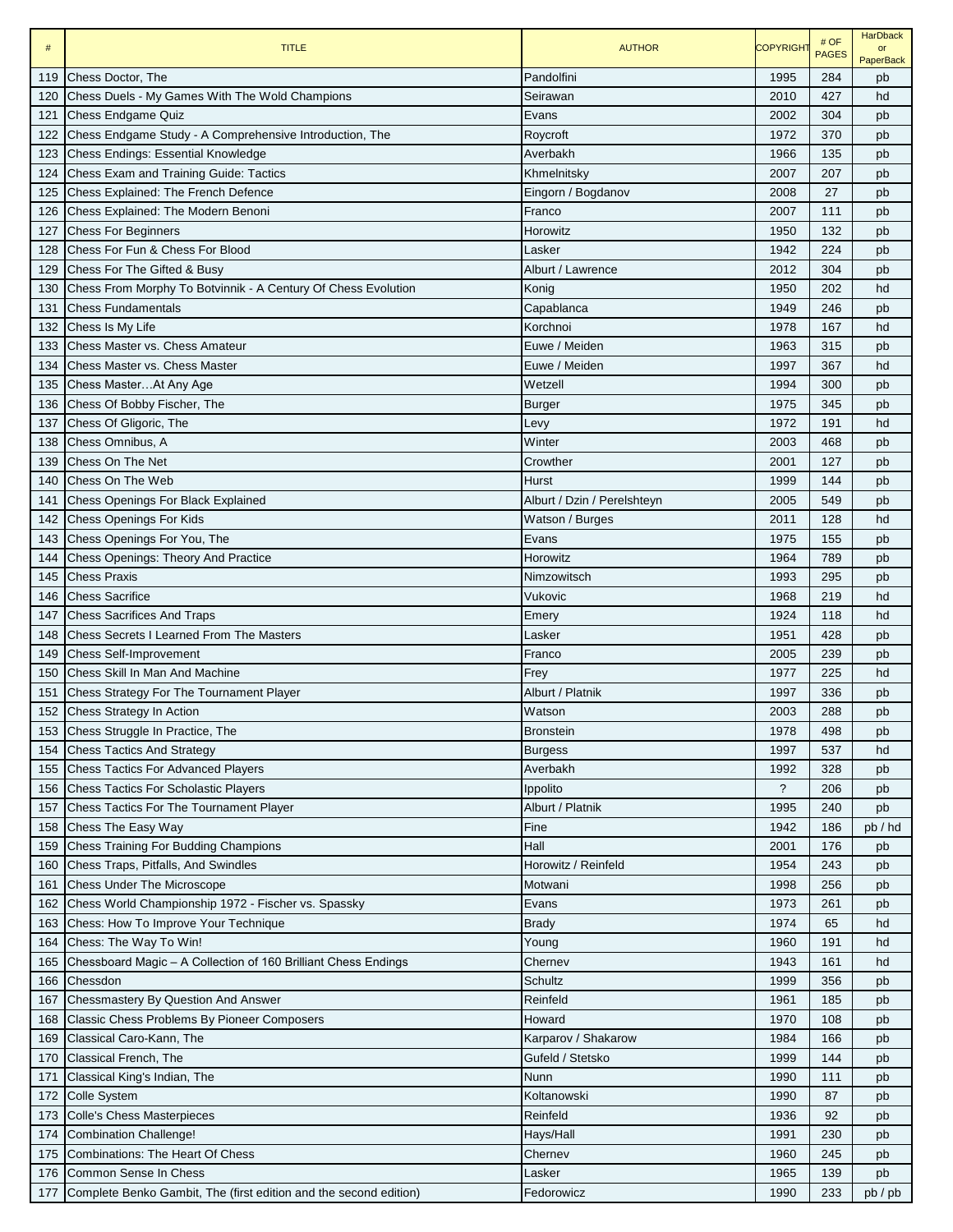| $\#$ | <b>TITLE</b>                                                               | <b>AUTHOR</b>               | <b>COPYRIGHT</b>         | # OF<br><b>PAGES</b> | <b>HarDback</b><br>$\alpha$ r<br><b>PaperBack</b> |
|------|----------------------------------------------------------------------------|-----------------------------|--------------------------|----------------------|---------------------------------------------------|
| 178  | Complete Benoni, The                                                       | Psakhis                     | 1995                     | 256                  | pb                                                |
| 179  | Complete Book Of Chess Openings, The                                       | Reinfeld                    | 1956                     | 182                  | pb                                                |
| 180  | Complete Book of Chess Strategy, The                                       | Silman                      | 1998                     | 360                  | pb                                                |
| 181  | Complete Book Of Chess Stratgems                                           | Reinfeld                    | 1958                     | 188                  | pb                                                |
| 182  | Complete Book Of Chess, The                                                | I.A. Horowitz / RoThenberg  | 1963                     | 372                  | pb                                                |
| 183  | Complete Chess Course, The                                                 | Reinfeld                    | 1953                     | 692                  | hd                                                |
| 184  | Complete Chess Workout, The                                                | Palliser                    | 2008                     | 328                  | pb                                                |
| 185  | Complete Chessplayer, The                                                  | Reinfeld                    | 1953                     | 292                  | pb                                                |
| 186  | Complete Defense To Queen Pawn Openings                                    | Schiller                    | 1998                     | 276                  | pb                                                |
| 187  | Complete Games of Paul Keres, The                                          | Keres                       | 1972                     | 574                  | pb                                                |
| 188  | Complete Pirc, The                                                         | Nunn                        | 1989                     | 215                  | pb                                                |
| 189  | Comprehensive Chess Openings Vol I                                         | Estrin/Panov                | 1980                     | 271                  | hd                                                |
| 190  | Comprehensive Chess Openings Vol II                                        | Estrin/Panov                | 1980                     | 192                  | hd                                                |
| 191  | Comprehensive Chess Openings Vol III                                       | Estrin/Panov                | 1980                     | 278                  | hd                                                |
| 192  | Comprehensive Chess Strategy Vol I                                         | Pachman                     | 1975                     | 166                  | pb                                                |
| 193  | Comprehensive Chess Strategy Vol II                                        | Pachman                     | 1976                     | 181                  | pb                                                |
| 194  | <b>Computer Chess</b>                                                      | Pachman / Muhnmund          | 1980                     | 186                  | pb                                                |
| 195  | <b>Computer Chess</b>                                                      | Welsh                       | 1984                     | 309                  | pb                                                |
| 196  | <b>Computer Chess</b>                                                      | Newborn                     | 1975                     | 200                  | hd                                                |
| 197  | <b>Computer Chess Compendum</b>                                            | Levy                        | 1988                     | 440                  | pb                                                |
| 198  | <b>Computer Chess II</b>                                                   | Welsh / Bacynsklj           | 1985                     | 371                  | pb                                                |
| 199  | Confessions Of A Chess Grandmaster                                         | <b>Soltis</b>               | 1990                     | 365                  | pb                                                |
| 200  | Danger In Chess - How To Avoid Making Blunders                             | Avni                        | 1994                     | 121                  | pb                                                |
| 201  | Dangerous Weapons: The Caro-Kann                                           | Emms / Palliser / Houska    | 2010                     | 304                  | pb                                                |
| 202  | Dangerous Weapons: The Dutch                                               | Palliser / Williams / Vigus | 2009                     | 224                  | pb                                                |
| 203  | Dangers In Chess - How To Avoid Making Blunders                            | Avni                        | 1994                     | 121                  | pb                                                |
| 204  | Dark Knight System, The                                                    | Schuyler                    | 2013                     | 224                  | pb                                                |
| 205  | Decision-Making at the Chessboard                                          | Eingorn                     | 2003                     | 207                  | pb                                                |
| 206  | Decisive Games In Chess History                                            | Pachman                     | 1972                     | 259                  | pb                                                |
| 207  | Delights Of Chess, The                                                     | Assiac                      | $\overline{\phantom{0}}$ | 279                  | hd                                                |
| 208  | Development Of A Chess Master                                              | Schiller                    | 2002                     | 192                  | pb                                                |
| 209  | Development Of Chess Style, The                                            | Euwe                        | 1966                     | 152                  | pb                                                |
| 210  | Developments In The King's Gambit 1980-88                                  | Bangiev                     | 1988                     | 60                   | pb                                                |
| 211  | Discovering Chess Openings - Building Skills From Basic Principles         | Emms                        | 2006                     | 248                  | pb                                                |
| 212  | Dogs of War - Practical Play In The Colle System, The                      | Hatch/Hatch                 | 1995                     | 181                  | pb                                                |
| 213  | Duals Of The Mind - Twelve Best Games Of Chess, The                        | Keene                       | 1991                     | 96                   | hd                                                |
| 214  | <b>Dutch Defense</b>                                                       | Christiansen / Silman       | 1989                     | 217                  | pb                                                |
| 215  | Dutch Defense - New And Forgotten Ideas                                    | Miney / Donaldson           | 2003                     | 160                  | pb                                                |
| 216  | Dutch Stonewall                                                            | Aagaard                     | 2002                     | 160                  | pb                                                |
| 217  | Dvoretsky's Analytical Manual                                              | Dvoretsky                   | 2008                     | 419                  | pb                                                |
| 218  | Dvoretsky's Endgame Manual (2nd Edition)                                   | Dvoretsky                   | 2008                     | 402                  | pb                                                |
| 219  | Dynamic Caro-Kann, The                                                     | Silman                      | 1989                     | 182                  | pb                                                |
| 220  | <b>Dynamic Chess</b>                                                       | Coles                       | 1966                     | 195                  | pb                                                |
| 221  | E.C.O. Busted!                                                             | Pickard / Hays / Hall       | 1993                     | 240                  | pb                                                |
| 222  | Easy Guide To The Nge2 King's Indian                                       | Forintos / Haag             | 2000                     | 128                  | pb                                                |
| 223  | Emanuel Lasker - The Life Of A Chess Master                                | Hannak                      | 1952                     | 320                  | pb / hd                                           |
| 224  | Encyclopedia Of Chess Wisdom                                               | Schiller                    | 2008                     | 424                  | pb                                                |
| 225  | Encyclopedia Of Chess, The                                                 | Sunnucks                    | 1970                     | 587                  | pb                                                |
| 226  | <b>End Game</b>                                                            | Lawson                      | 1994                     | 253                  | hd                                                |
| 227  | Endgame                                                                    | <b>Brady</b>                | 2011                     | 402                  | hd                                                |
| 228  | Endgame Challenge!                                                         | Hall                        | 1995                     | 222                  | pb                                                |
| 229  | <b>Endgame Strategy</b>                                                    | Shereshevsky                | 1985                     | 218                  | pb                                                |
| 230  | English-Bremer System                                                      | Chess Digest                | 1973                     | 113                  | pb                                                |
| 231  | Enjoyment Of Chess Problems, The                                           | Howard                      | 1943                     | 222                  | pb                                                |
| 232  | Essential Chess Endings Explained Move By Move - Volume I (revised 2nd ed) | Silman                      | 1988                     | 221                  | pb                                                |
| 233  | <b>Essential Chess Endings Volume II</b>                                   | <b>Ken Smith</b>            | 1992                     | 292                  | pb                                                |
| 234  | <b>Essential Chess Quotations (pamphlet)</b>                               | Knudsen                     | 1998                     | 48                   | pb                                                |
| 235  | Evans On Chess                                                             | Evans                       | 1974                     | 125                  | pb                                                |
| 236  | Exchange Variation Of The Slav, The                                        | Silman/Donaldson            | 1994                     | 151                  | pb                                                |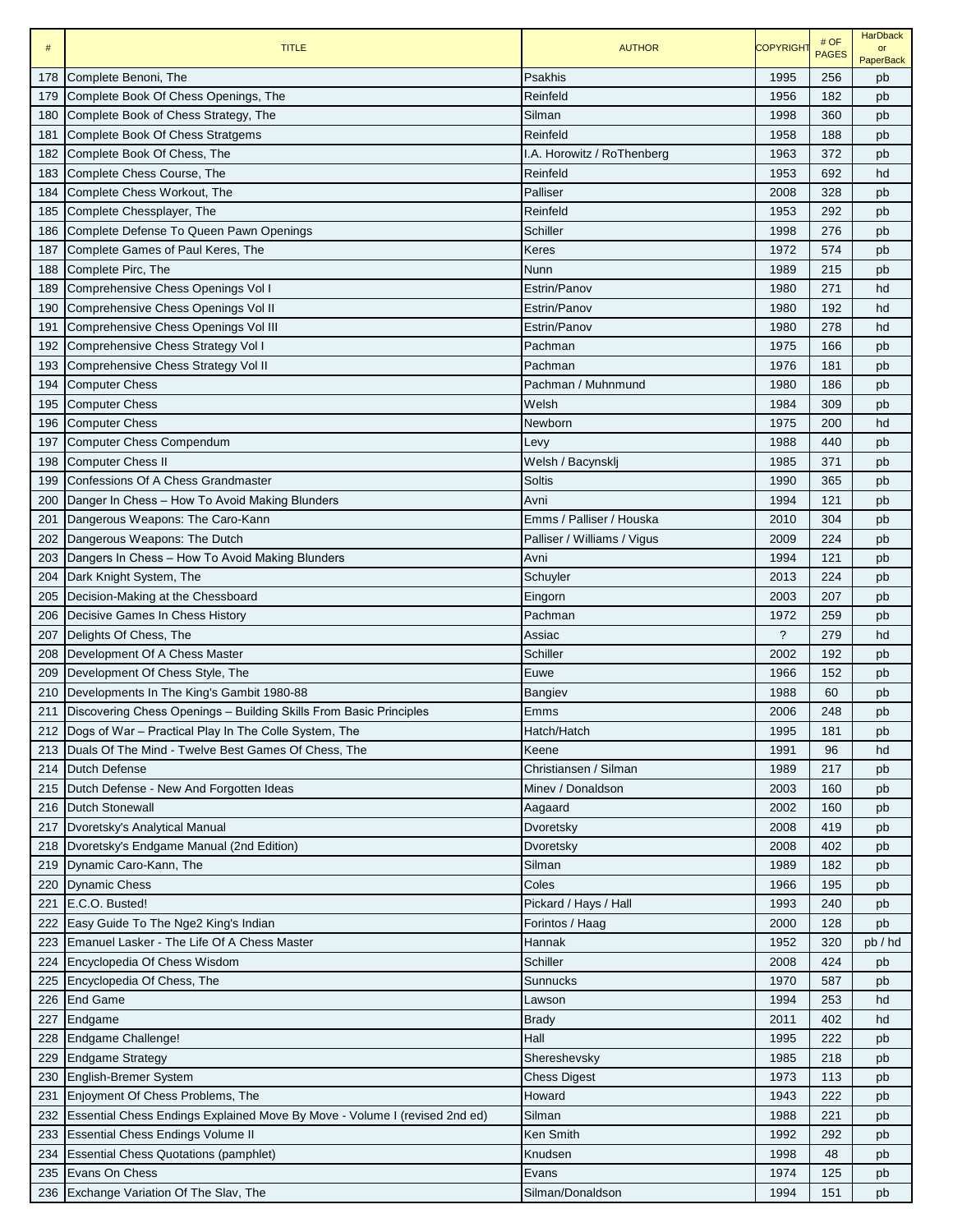| $\#$ | <b>TITLE</b>                                                          | <b>AUTHOR</b>                | <b>COPYRIGHT</b>         | # OF<br><b>PAGES</b> | <b>HarDback</b><br>or<br><b>PaperBack</b> |
|------|-----------------------------------------------------------------------|------------------------------|--------------------------|----------------------|-------------------------------------------|
| 237  | Fighting Chess - Karparov's Games and Career                          | Kasparov / Wade              | 1988                     | 213                  | pb                                        |
| 238  | <b>First Piatigorsky Cup</b>                                          | Reshevsky / Kashdan          | 1965                     | 204                  | hd                                        |
| 239  | Fischer Favorite: The King's Indian Attack, A (pamphlet)              | Tangborn                     | $\overline{\phantom{0}}$ | 32                   | pb                                        |
| 240  | Fischer Spassky: NY Times Report                                      | <b>Roberts</b>               | 1972                     | 218                  | pb                                        |
| 241  | Fischer v. Spassky                                                    | Alexander                    | 1972                     | 144                  | pb                                        |
| 242  | <b>Fischer versus Spassky</b>                                         | Golombek                     | 1973                     | 138                  | hd                                        |
|      | 243 Fischer vs Spassky                                                | Gligoric                     | 1972                     | 128                  | pb                                        |
|      | 244 Frank J. Marshall's Best Games Of Chess                           | Marshall                     | 1942                     | 242                  | pb                                        |
| 245  | French Defence Main Line Winawer, The                                 | Moles                        | 1975                     | 258                  | hd                                        |
|      | 246 French Defense                                                    | Gligoric                     | 1975                     | 309                  | pb                                        |
| 247  | <b>French Defense 2</b>                                               | Minev                        | 1998                     | 329                  | pb                                        |
| 248  | French Defense Advance Variation Volume 2                             | Sveshnikov                   | 2007                     | 152                  | pb                                        |
| 249  | French Winawer: Modern and Auxiliary Lines                            | Moles / Wicker               | 1979                     | 265                  | hd                                        |
| 250  | IFrom The MiddleGame Into The EndGame                                 | Mednis                       | 1987                     | 220                  | pb                                        |
| 251  | Gambit Guide To The Benko Gambit, The                                 | Pedersen                     | 1999                     | 176                  | pb                                        |
| 252  | Gambits                                                               | Burgess                      | 1995                     | 112                  | pb                                        |
| 253  | Game Of Chess, The                                                    | Tarrasch                     | 1935                     | 423                  | $hd$ / $pb$                               |
| 254  | Garry Kasparov - New World Chess Champion                             | Kasparov / Neat              | 1986                     | 115                  | pb                                        |
| 255  | Genius In The Background                                              | Karolyi / Alpin              | 2009                     | 382                  | pb                                        |
| 256  | Golden Treasury Of Chess, The                                         | Horowitz                     | 1969                     | 185                  | hd                                        |
| 257  | <b>Grandmaster At Work</b>                                            | Kotov                        | 1990                     | 210                  | pb                                        |
| 258  | Grandmaster Chess Move By Move                                        | Nunn                         | 2005                     | 285                  | pb                                        |
| 259  | <b>Grandmasters Of Chess</b>                                          | Schonberg                    | 1972                     | 345                  | hd                                        |
| 260  | Great Chess Brilliancy Prize Games Of The Chess Masters               | Reinfeld                     | 1961                     | 222                  | pb                                        |
| 261  | <b>Great Chess Upsets</b>                                             | Reshevsky                    | 1977                     | 312                  | hd                                        |
| 262  | <b>Great Chess Upsets</b>                                             | Reshevsky                    | 1977                     | 312                  | pb                                        |
| 263  | <b>Great Chess Victories And Defeats</b>                              | <b>Byrne</b>                 | 1976                     | 258                  | pb                                        |
| 264  | Grunfeld Defence, The                                                 | Hartston                     | 1971                     | 182                  | hd                                        |
| 265  | Grunfeld Defence, The                                                 | Khidarkovsky                 | 2003                     | 174                  | pb                                        |
| 266  | Grunfeld For The Attacking Player, The                                | Lalic                        | 1990                     | 224                  | pb                                        |
| 267  | Guide To Chess Endings, A                                             | Euwe/Hooper                  | 1976                     | 248                  | pb                                        |
| 268  | Guide To Tournament Chess                                             | Lombardy / Daniels           | 1978                     | 132                  | pb                                        |
| 269  | Guiness Book of Chess Grandmasters, The                               | Hartston                     | 1996                     | 224                  | pb                                        |
| 270  | Half A Century Of Chess                                               | <b>Botvinnik</b>             | 1984                     | 278                  | pb                                        |
| 271  | How Chessmasters Think                                                | Schmidt                      | 1949                     | 125                  | pb                                        |
| 272  | How Computers Play Chess                                              | Levy / Newborn               | 1991                     | 246                  | pb                                        |
| 273  | How Fischer Plays Chess                                               | Levy                         | 1975                     | 158                  | hd                                        |
| 274  | How Good Is Your Chess?                                               | <b>Barden</b>                | 1957                     | 112                  | pb                                        |
| 275  | How Good Is Your Chess?                                               | King                         | 1993                     | 125                  | pb                                        |
|      | 276 How Karpov Wins                                                   | Mednis                       | 1975                     | 383                  | pb                                        |
| 277  | How Magnus Carlsen Became The Youngest Chess Grandmaster In The World | Agdestein                    | 2013                     | 192                  | pb                                        |
| 278  | How Not To Play Chess                                                 | Znosko-borovsky              | 1959                     | 119                  | pb                                        |
| 279  | How To Be A Winner At Chess                                           | Reinfeld                     | 1954                     | 180                  | pb                                        |
|      | 280 How To Beat Bobby Fischer                                         | Mednis                       | 1974                     | 246                  | pb                                        |
| 281  | How To Beat Your Chess Computer                                       | Keene / Levy                 | 1991                     | 104                  | pb                                        |
| 282  | How To Beat Your Dad AT Chess                                         | Chandler                     | 1998                     | 127                  | hd                                        |
| 283  | How To Become A Candidate Master                                      | Dunne                        | 1986                     | 250                  | pb                                        |
| 284  | How To Build Your Chess Opening Repertoire                            | Giddons                      | 2003                     | 143                  | pb                                        |
| 285  | How To Calculate Chess Tactics                                        | Beim                         | 2006                     | 175                  | pb                                        |
| 286  | How To Choose A Move                                                  | Soltis                       | 2005                     | 240                  | pb                                        |
| 287  | How To Create Combinations                                            | Pafnutieff                   | 1986                     | 223                  | pb                                        |
| 288  | How To Defeat A Superior Opponent                                     | Mednis                       | 1989                     | 312                  | pb                                        |
| 289  | How To Get Better At Chess                                            | Evans / Silman / Roberts     | 1991                     | 254                  | pb                                        |
| 290  | How To Get The Most From Your Chess Computer                          | Kaplan                       | 1980                     | 138                  | pb                                        |
| 291  | How To Improve Your Chess                                             | Horowitz / Reinfeld          | 1952                     | 198                  | pb                                        |
| 292  | How To Learn From Your Defeats                                        | Karpov                       | 1985                     | 105                  | pb                                        |
| 293  | How To Open A Chess Game                                              | Evans / Gligoric / Reshevsky | 1974                     | 227                  | hd                                        |
| 294  | How To Play Black Against The Staunton Gambit                         | Shiller / Colias             | 1993                     | 142                  | pb                                        |
| 295  | How To Play Chess Like A Champion                                     | Reinfeld                     | 1956                     | 192                  | pb                                        |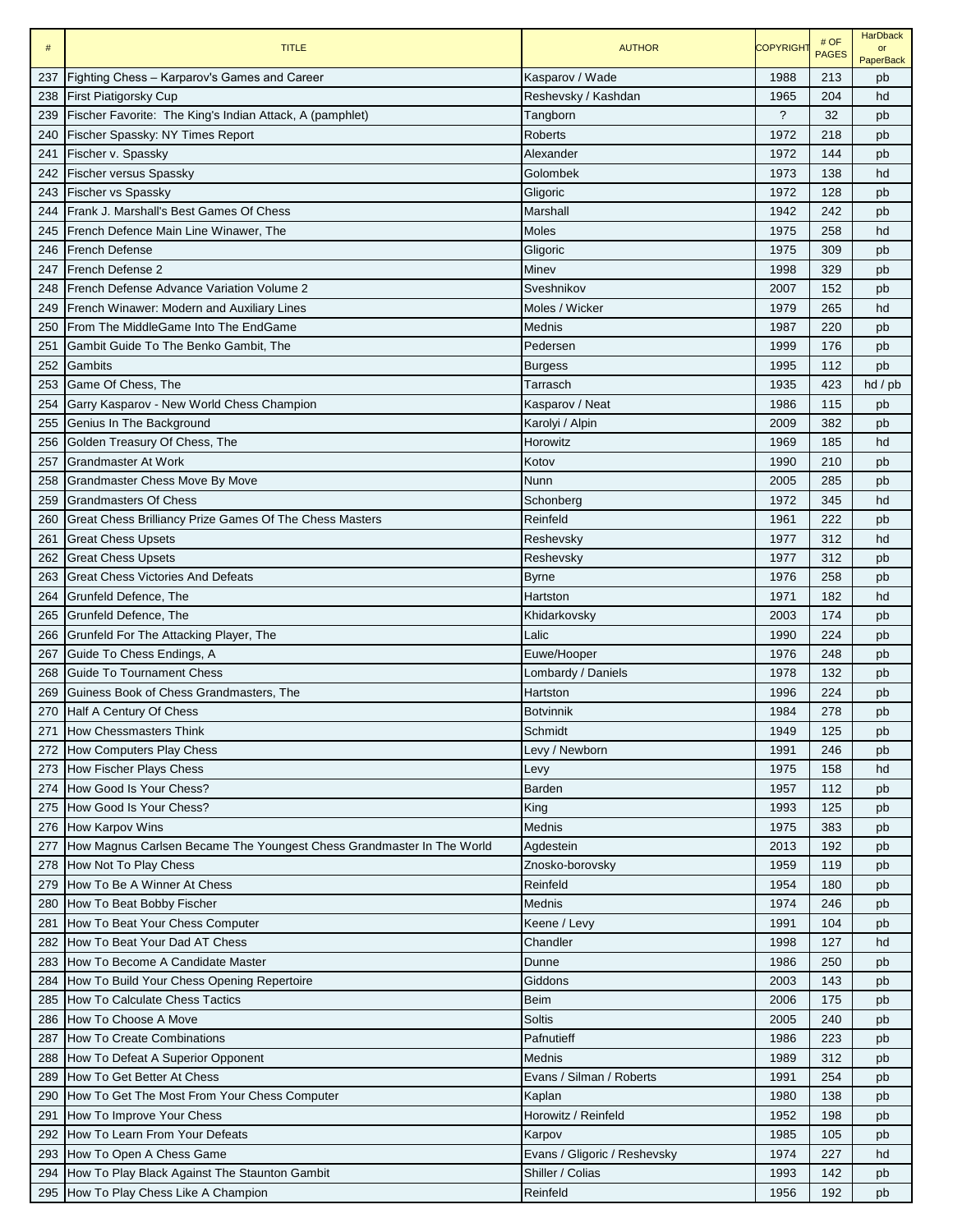| $\#$ | <b>TITLE</b>                                                            | <b>AUTHOR</b>                        | <b>COPYRIGHT</b> | # OF<br><b>PAGES</b> | <b>HarDback</b><br>or<br><b>PaperBack</b> |
|------|-------------------------------------------------------------------------|--------------------------------------|------------------|----------------------|-------------------------------------------|
| 296  | How To Play Good Opening Moves                                          | Mednis                               | 1982             | 128                  | pb                                        |
| 297  | How To Play The Caro-Kann Defense                                       | Keene                                | 1988             | 107                  | pb                                        |
| 298  | How To Play The Endgame In Chess                                        | <b>Barden</b>                        | 1975             | 128                  | pb                                        |
| 299  | How To Play The English Opening                                         | Karpov                               | 2007             | 191                  | pb                                        |
| 300  | How To Play The King's Indian Attack                                    | Schiller                             | 1989             | 102                  | pb                                        |
| 301  | How To Play The Middle Game In Chess                                    | Littlewood                           | 1974             | 192                  | hd                                        |
| 302  | How To Play The Opening In Chess                                        | Levy / Keene                         | 1974             | 224                  | hd                                        |
| 303  | How To Play The Torre Attack                                            | Schiller                             | 1991             | 156                  | pb                                        |
| 304  | How To Play Winning Chess                                               | Reinfeld                             | 1962             | 188                  | pb                                        |
| 305  | How To Reassess Your Chess (2nd Edition)                                | Silman                               | 1996             | 225                  | pb                                        |
| 306  | How To Reassess Your Chess (4th Edition)                                | Silman                               | 2010             | 658                  | pb                                        |
| 307  | How To Solve Chess Problems                                             | Howard                               | 1945             | 171                  | pb                                        |
| 308  | How To Win At Chess                                                     | Horowitz                             | 1968             | 234                  | hd                                        |
| 309  | How To Win In The Chess Endings                                         | Horowitz                             | 1957             | 234                  | hd                                        |
| 310  | How To Win In The Chess Openings                                        | Horowitz                             | 1951             | 191                  | pb                                        |
| 311  | How To Win In The Middle Game Of Chess                                  | Horowitz                             | 1955             | 190                  | pb                                        |
| 312  | <b>Hypermodern Chess</b>                                                | Reinfeld                             | 1948             | 221                  | pb                                        |
| 313  | Hypermodern Opening Repertoire For White                                | Schiller                             | 1999             | 304                  | pb                                        |
| 314  | I Play Against Pieces                                                   | Gilgoric                             | 2002             | 288                  | pb                                        |
| 315  | Ideas Behind The Chess Openings                                         | Fine                                 | 1943             | 240                  | pb                                        |
| 316  | If You Must Play Chess                                                  | Denker                               | 1947             | 190                  | hd                                        |
| 317  | Illustrated Dictionary Of Chess, An                                     | <b>Brace</b>                         | 1977             | 320                  | hd                                        |
| 318  | Immortal Game, The                                                      | Shenk                                | 2006             | 327                  | hd / pb                                   |
| 319  | Immortal Games of Capablanca                                            | Reinfeld                             | 1942             | 239                  | hd / pb                                   |
| 320  | Improve Your Chess Fast                                                 | O'Kelly de Galway                    | 1976             | 206                  | pb                                        |
| 321  | Improve Your Endgame Play                                               | Flear                                | 2000             | 150                  | pb                                        |
| 322  | Improve Your Middlegame Play                                            | Kinsman                              | 2000             | 144                  | pb                                        |
| 323  | Instructive Modern Chess Masterpieces                                   | Stohl                                | 2001             | 320                  | pb                                        |
| 324  | International Chess Congress, St. Petersburg, 1909                      | Lasker                               | 1910             | 192                  | pb                                        |
| 325  | Invitation to Chess - A Picture Guide To The Royal Game, An             | Chernov / Harkness                   | 1945             | 221                  | hd                                        |
| 326  | Invitation To Chess, An                                                 | Chernev                              | 1945             | 221                  | hd                                        |
| 327  | Irregular Openings For The 1990s                                        | Harding                              | 1986             | 125                  | pb                                        |
| 328  | John Nunn's Chess Puzzle Book                                           | Nunn                                 | 1999             | 208                  | pb                                        |
| 329  | Joys Of Chess, The                                                      | Reinfeld                             | 1961             | 288                  | hd                                        |
| 330  | Judgment And Planning In Chess                                          | Euwe                                 | 1953             | 190                  | pb                                        |
| 331  | <b>Karpov's Collected Games</b>                                         | Levy                                 | 1975             | 289                  | hd                                        |
| 332  | Kasparov And Deep Blue - The Historic Chess Match Between Man & Machine | Pandolfini                           | 1997             | 171                  | pb                                        |
| 333  | Kasparov v Deeper Blue                                                  | King                                 | 1997             | 112                  | pb                                        |
| 334  | Kasparov v Karpov                                                       | Kasparov / Geller / Lein / Chepizhny | 1991             | 150                  | pb                                        |
| 335  | Keres' Best Games Of Chess 1931-1948                                    | Reinfeld                             | 1960             | 250                  | pb                                        |
| 336  | Killer Grob, The                                                        | Basman                               | 1991             | 175                  | pb                                        |
| 337  | King In Jeopardy, The                                                   | Alburt / Palatnik                    | 1999             | 251                  | pb                                        |
| 338  | <b>King Pawn Openings</b>                                               | Marovic / Susic                      | 1975             | 264                  | hd                                        |
| 339  | King Power In Chess                                                     | Mednis                               | 1982             | 356                  | pb                                        |
| 340  | King's Gambit                                                           | Hoffman                              | 2007             | 433                  | hd                                        |
| 341  | King's Gambit As White                                                  | Raingruber / Maser                   | 1995             | 206                  | pb                                        |
| 342  | King's Indian - A Quantitative Analysis Of The Opening, The             | Levy/O'Connell / Watt                | 1981             | 95                   | hd                                        |
| 343  | King's Indian Attack                                                    | Smith/Hall                           | 1991             | 247                  | pb                                        |
| 344  | King's Indian Defence, The                                              | Barden / Hartson / Keene             | 1973             | 334                  | hd                                        |
| 345  | King's Indian For The Attacking Player                                  | <b>Burgess</b>                       | 1993             | 178                  | pb                                        |
| 346  | Kings Of Chess - Chess Champions Of The Twentieth Century               | Winter                               | 1966             | 271                  | pb                                        |
| 347  | Kings Of New York, The                                                  | Weinreb                              | 2007             | 286                  | hd                                        |
| 348  | Kramnik – My Life And Games                                             | Kramnik / Damsky                     | 2000             | 270                  | pb                                        |
| 349  | Lasker's Greatest Chess Games 1889-1914                                 | Reinfeld / Fine                      | 1935             | 163                  | pb                                        |
| 350  | Lasker's Manual Of Chess                                                | Lasker                               | 1932             | 349                  | pb                                        |
| 351  | <b>Last Lectures</b>                                                    | Capablanca                           | 1966             | 128                  | pb                                        |
| 352  | Learn Chess From The Greats                                             | Tamburro                             | 2000             | 155                  | pb                                        |
| 353  | Learn From Bobby Fischer's Games                                        | Schiller                             | 2004             | 224                  | pb                                        |
| 354  | Learn From Garry Kasparov's Greatest Games                              | Schiller                             | 2005             | 240                  | pb                                        |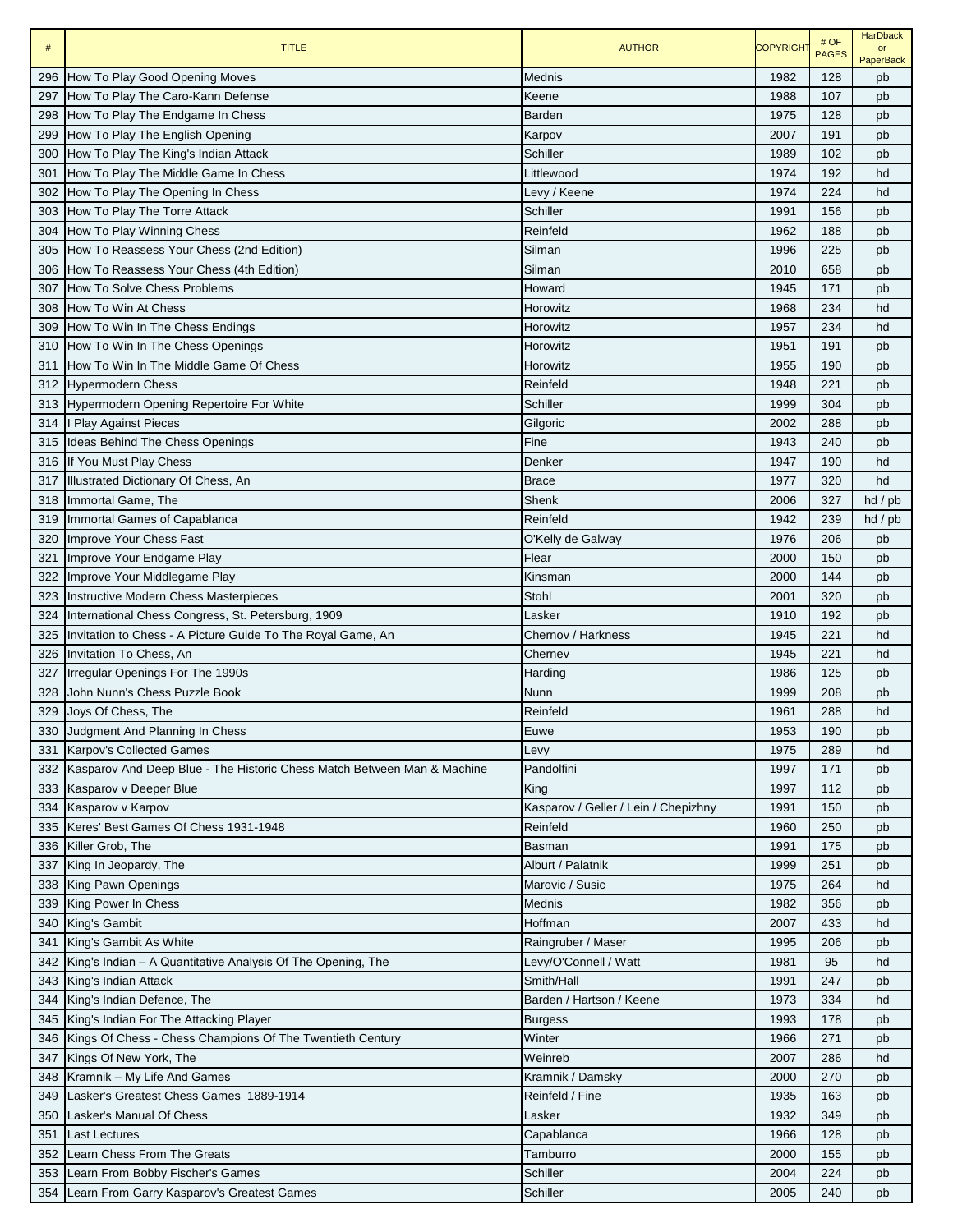| #          | <b>TITLE</b>                                                           | <b>AUTHOR</b>                        | <b>COPYRIGHT</b> | # OF<br><b>PAGES</b> | <b>HarDback</b><br>or<br><b>PaperBack</b> |
|------------|------------------------------------------------------------------------|--------------------------------------|------------------|----------------------|-------------------------------------------|
| 355        | Learn From The Grandmasters                                            | Keene                                | 1975             | 160                  | pb                                        |
| 356        | Leningrad Dutch - Strategy And Tactics                                 | Hall & Cartier                       | 1997             | 148                  | pb                                        |
| 357        | Leningrad Dutch, The                                                   | Harding                              | 1976             | 179                  | hd                                        |
| 358        | Leningrad Dutch, The                                                   | DeVault                              | 1992             | 266                  | pb                                        |
| 359        | Leningrad Dutch, The                                                   | Ehlvest                              | 1993             | 139                  | pb                                        |
| 360        | Lessons From My Games                                                  | Fine                                 | 1958             | 225                  | hd                                        |
| 361        | <b>Lessons With The Masters</b>                                        | Evans / Smith                        | 1989             | 133                  | pb                                        |
| 362        | Life And Games Of Mikhail Tal                                          | Tal                                  | 1997             | 496                  | pb                                        |
| 363        | Lisa - A Chess Novel                                                   | Kraai                                | 2013             | 231                  | pb                                        |
| 364        | Lisitsin Gambit, The                                                   | Gordon                               | 1994             | 74                   | pb                                        |
| 365        | Logical Approach To Chess, The                                         | Euwe / Blaine / Rumble               | 1958             | 217                  | pb                                        |
| 366        | Logical Chess - Move By Move                                           | Chernev                              | 1957             | 250                  | pb                                        |
| 367        | Mammoth Book Of Chess                                                  | <b>Burgess</b>                       | 1997             | 537                  | pb                                        |
| 368        | Mammoth Book Of The World's Greatest Chess Games, The                  | Burgess / Nunn / Emms                | 2004             | 624                  | pb                                        |
| 369        | March Of Chess Ideas, The                                              | Saidy                                | 1994             | 321                  | pb                                        |
| 370        | Marshal Attack, The                                                    | Wade / Harding                       | 1974             | 256                  | hd                                        |
| 371        | Master Game, The                                                       | James / Barden                       | 1979             | 136                  | pb                                        |
| 372        | <b>Mastering Chess</b>                                                 | Kopec / Chandler / Morrison / Davies | 1985             | 133                  | pb                                        |
| 373        | Mastering The Chess Openings Volume 1                                  | Watson                               | 2006             | 334                  | pb                                        |
| 374        | Mastering The Chess Openings Volume 2                                  | Watson                               | 2007             | 318                  | pb                                        |
| 375        | Mastering The Chess Openings Volume 3                                  | Watson                               | 2008             | 349                  | pb                                        |
| 376        | Mastering The Chess Openings Volume 4                                  | Watson                               | 2010             | 319                  | pb                                        |
| 377        | Mastering The French With The Read And Play Method                     | McDonald / Harley                    | 1997             | 191                  | pb                                        |
| 378        | Mastering The King's Indian Defence With The Read And Play Method      | Bellin / Ponzetto                    | 1990             | 204                  | pb                                        |
| 379        | Mastering The Modern Benoni & Benko Gambit With The Read & Play Method | Bellin / Ponzetto                    | 1990             | 165                  | pb                                        |
| 380        | Mastering The Nimzo-indian With The Read And Play Method               | Kosten                               | 1998             | 141                  | pb                                        |
| 381        | Mastering The Spanish With The Read And Play Method                    | King / Ponzetto                      | 1993             | 245                  | pb                                        |
| 382        | Mate In Two Moves - The Two Move Chess Problem Made Easy               | Harley                               | 1931             | 216                  | pb                                        |
| 383        | Michael Adams Development of a Grandmaster                             | Adams<br>Fine                        | 1991<br>1952     | 140<br>442           | pb                                        |
| 384<br>385 | Middle Game In Chess, The<br>Middle Game In Chess, The                 | Znosko-Borovsky                      | 1922             | 224                  | pb<br>hd                                  |
| 386        | Middle Game, The - Book One: Static Features                           | Euwe / Kramer                        | 1994             | 253                  | pb                                        |
| 387        | Middle Game, The - Book Two: Dynamic Features                          | Euwe / Kramer                        | 1994             | 279                  | pb                                        |
| 388        | Mikhail Tal - Tactical Genius                                          | Raetsky / Chetverik                  | 2004             | 160                  | pb                                        |
| 389        | Modern Approach To Bird's Opening, A (pamphlet)                        | Picket                               | 1975             | 28                   | pb                                        |
| 390        | <b>Modern Chess Analysis</b>                                           | Smith                                | 2004             | 177                  | pb                                        |
| 391        | Modern Chess Opening Traps                                             | Lombardy                             | 1972             | 336                  | pb                                        |
| 392        | Modern Chess Openings (12th Edition)                                   | Korn                                 | 1982             | 457                  | pb                                        |
| 393        | Modern Chess Openings (14 <sup>th</sup> Edition)                       | de Firmian                           | 1999             | 734                  | pb                                        |
| 394        | Modern Chess Openings (6 <sup>th</sup> Edition)                        | Sergeant                             | 1932             | 296                  | hd                                        |
| 395        | <b>Modern Chess Strategy</b>                                           | Lasker                               | 1951             | 217                  | pb                                        |
| 396        | <b>Modern Chess Strategy</b>                                           | Pachman                              | 1963             | 314                  | pb                                        |
| 397        | <b>Modern Chess Tactics</b>                                            | Pachman                              | 1970             | 216                  | pb                                        |
| 398        | Modern End-Game Studies For The Chess-Player                           | Golombek                             | 1956             | 128                  | hd                                        |
| 399        | Modern Ideas In Chess                                                  | Reti                                 | 1943             | 181                  | pb                                        |
| 400        | Modern Ideas In The Chess Openings                                     | Horowitz                             | 1953             | 167                  | pb                                        |
| 401        | Modern King's Indian Attack - A Complete System For White              | Hall / Cartier                       | 1996             | 160                  | pb                                        |
| 402        | Modern Openings In Theory And Practice, The                            | Sokolsky                             | 1972             | 241                  | hd                                        |
| 403        | Moment of Zuke, The                                                    | Rudel                                | 2009             | 253                  | pb                                        |
| 404        | More Chessercises: Checkmate!                                          | Pandolfini                           | 1991             | 203                  | pb                                        |
| 405        | Morphy's Games Of Chess                                                | Sergeant                             | 1930             | 352                  | hd                                        |
| 406        | Mortal Games - The Turbulent Genius of Garry Kasparov                  | Waitzkin                             | 1993             | 302                  | hd                                        |
| 407        | Most Instructive Games Of Chess Ever Played, The                       | Chernev                              | 1965             | 277                  | hd                                        |
| 408        | Move By Move (pamphlet)                                                | Abramov                              | 1973             | 37                   | pb                                        |
| 409        | My 60 Memorable Games                                                  | Fischer                              | 1969             | 384                  | $hd$ / $pb$                               |
| 410        | My Best Games Of Chess 1908-1933                                       | Alekhine                             | 1939             | 285                  | hd                                        |
| 411<br>412 | My Best Games Of Chess 1908-1937<br>My Best Games Of Chess 1924-1937   | Alekhine<br>Alekhine                 | 1927<br>1939     | 284<br>285           | pb<br>hd / pb                             |
|            | My Best Games Of Chess 1935-1957                                       | Smyslov                              | 1958             | 154                  |                                           |
| 413        |                                                                        |                                      |                  |                      | pb                                        |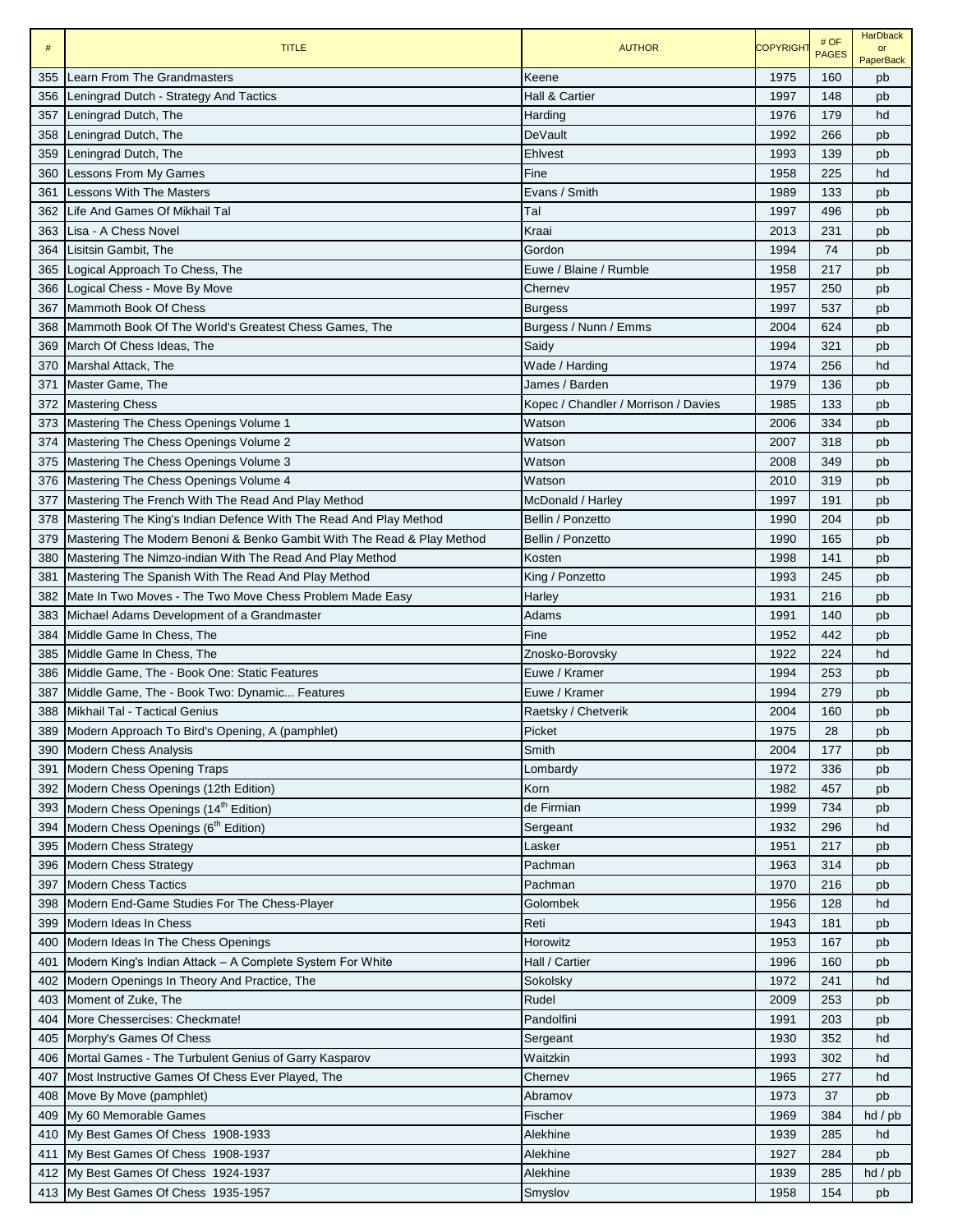| $\#$ | <b>TITLE</b>                                                 | <b>AUTHOR</b>     | <b>COPYRIGHT</b> | # OF<br><b>PAGES</b> | <b>HarDback</b><br>$\alpha$ r<br><b>PaperBack</b> |
|------|--------------------------------------------------------------|-------------------|------------------|----------------------|---------------------------------------------------|
|      | 414 My Chess Career                                          | Capablanca        | 1920             | 194                  | pb                                                |
| 415  | My Seven Chess Prodigies                                     | Collins           | 1974             | 312                  | hd                                                |
|      | 416 My System                                                | Nimzovich         | 1930             | 372                  | $hd$ / $pb$                                       |
| 417  | New Approach To Chess Mastery, A                             | Reinfeld          | 1959             | 169                  | hd                                                |
|      | 418 New Ideas In Chess                                       | Evans             | 1972             | 185                  | pb                                                |
|      | 419 New Ideas In Old Settings (3 Q-B3 Against The Caro-Kann) | Goldman           |                  | 77                   | pb                                                |
| 420  | New Traps In The Chess Opening                               | Horowitz          | 1972             | 180                  | pb                                                |
| 421  | Nigel Short: Quest For The Crown                             | Forbes            | 1993             | 118                  | pb                                                |
| 422  | Nigel Short: World Chess Challenger                          | Keene             | 1992             | 160                  | pb                                                |
|      | 423 Nigel Short's Best Games                                 | Keene             | 1993             | 64                   | pb                                                |
| 424  | <b>Official Rules Of Chess - Second Edition</b>              | Morrison          | 1978             | 122                  | pb                                                |
| 425  | <b>One Hundred Selected Games</b>                            | <b>Botvinnik</b>  | 1926             | 272                  | pb                                                |
|      | 426 Open Gambits                                             | <b>Botterill</b>  | 1986             | 141                  | pb                                                |
| 427  | Opening Repertoire for Black, An                             | Marovic / Parma   | 1978             | 156                  | hd                                                |
| 428  | <b>Opening Systems For Competitive Chess Players</b>         | Hall              | 1992             | 192                  | pb                                                |
| 429  | Oxford Companion To Chess, The                               | Hooper / Whyld    | 1984             | 407                  | pb                                                |
| 430  | Pal Benko - My Life, Games And Compositions                  | Benko / Silman    | 2003             | 667                  | hd                                                |
| 431  | Paul Morphy – The Pride and Sorry of Chess (New Edition)     | Lawson            | 2010             | 398                  | pb                                                |
| 432  | Paul Morphy And The Golden Age Of Chess                      | Napier            | 1934             | 288                  | pb                                                |
| 433  | Pawn Artistry Volume Four                                    | Furst             | 1985             | 307                  | pb                                                |
| 434  | Pawn Power In Chess                                          | Kmoch             | 1959             | 304                  | pb                                                |
| 435  | Penguin Book Of Chess Positions, The                         | Alexander         | 1973             | 171                  | pb                                                |
|      | 436 Picture History Of Chess, A                              | Wilson            | 1981             | 182                  | pb                                                |
| 437  | Pillsbury's Chess Career                                     | Sergeant / Watts  | 1966             | 230                  | pb                                                |
| 438  | Pirc Alert!                                                  | Alburt / Chernin  | 2001             | 446                  | pb                                                |
|      | 439 Pirc Defence, The                                        | Botterill / Keene | 1973             | 259                  | hd                                                |
|      | 440 Pirc for the Tounament Player, The                       | Nunn              | 1980             | 130                  | hd                                                |
| 441  | <b>Play The Benko Gambit</b>                                 | Pedersen          | 2011             | 208                  | pb                                                |
|      | 442 Play The Benko Gambit                                    | Ravikumar         | 1991             | 204                  | pb                                                |
|      | 443 Play the Caro-Kann                                       | Varnusz           | 1991             | 261                  | pb                                                |
|      | 444 Play The Dutch Defense (against 1.c4 And 1.Nf3)          | DeVault / Hickman | 1993             | 195                  | pb                                                |
|      | 445 Play The French                                          | Watson            | 1984             | 223                  | pb                                                |
|      | 446 Play the French                                          | Watson            | 1984             | 212                  | pb                                                |
|      | 447 Play the King's Indian                                   | Gallagher         | 2004             | 208                  | pb                                                |
| 448  | <b>Play Winning Chess</b>                                    | Seirawan / Silman | 1995             | 222                  | pb                                                |
|      | 449 Playing Chess                                            | Wade              | 1984             | 160                  | pb                                                |
|      | 450 Pleasures Of Chess, The                                  | Assiac            | 1952             | 193                  | hd                                                |
| 451  | <b>Point Count Chess</b>                                     | Horowitz / Smith  | 1960             | 340                  | pb                                                |
|      | 452 Polgar Sisters, The                                      | Forbes            | 1992             | 177                  | pb                                                |
|      | 453 Positional Ideas In Chess                                | Love              | 1992             | 242                  | pb                                                |
| 454  | <b>Practical Chess Analysis</b>                              | <b>Buckley</b>    | 1987             | 164                  | pb                                                |
|      | 455 Practical Chess Endings                                  | Keres             | 1973             | 262                  | pb                                                |
|      | 456 Practical Endgame Lessons                                | Mednis            | 1978             | 332                  | pb                                                |
|      | 457 Practical Endgame Play                                   | Reinfeld          | 1939             | 176                  | hd                                                |
|      | 458 Practical Endgame Play - Beyond The Basics               | Flear             | 2007             | 544                  | pb                                                |
|      | 459 Principles Of Chess                                      | Mason             | 1946             | 366                  | pb                                                |
|      | 460 Principles Of The New Chess                              | Pandolfini        | 1986             | 143                  | pb                                                |
| 461  | Psychology In Chess                                          | Krogius           | 1976             | 243                  | pb                                                |
|      | 462 Psychology Of The Chess Player, The                      | Fine              | 1956             | 74                   | pb                                                |
| 463  | Queen And Pawn Endings                                       | Averbakh          | 1975             | 137                  | hd                                                |
| 464  | Queen's Gambit                                               | Pachman           | 1964             | 252                  | hd                                                |
| 465  | Queen's Gambit Accepted                                      | Gufeld            | 1986             | 120                  | pb                                                |
| 466  | Queen's Gambit Declined Bg5 Systems                          | Bogdan Lalic      | 2000             | 208                  | pb                                                |
| 467  | Queen's Gambit, The                                          | Tevis             | 1983             | 243                  | hd                                                |
|      | 468 Rapid Chess Improvement                                  | del la Meza       | 2002             | 126                  | pb                                                |
| 469  | Reasses Your Chess Workbook                                  | Silman            | 2001             | 423                  | pb                                                |
| 470  | Reggio Emilia 2007 / 2008                                    |                   | 2009             | 288                  | pb                                                |
| 471  | Reinfeld On The End-Game In Chess                            | Reinfeld          | 1957             | 177                  | pb                                                |
|      | 472 Reshevsky On Chess                                       | Reshevsky         | 1948             | 272                  | hd                                                |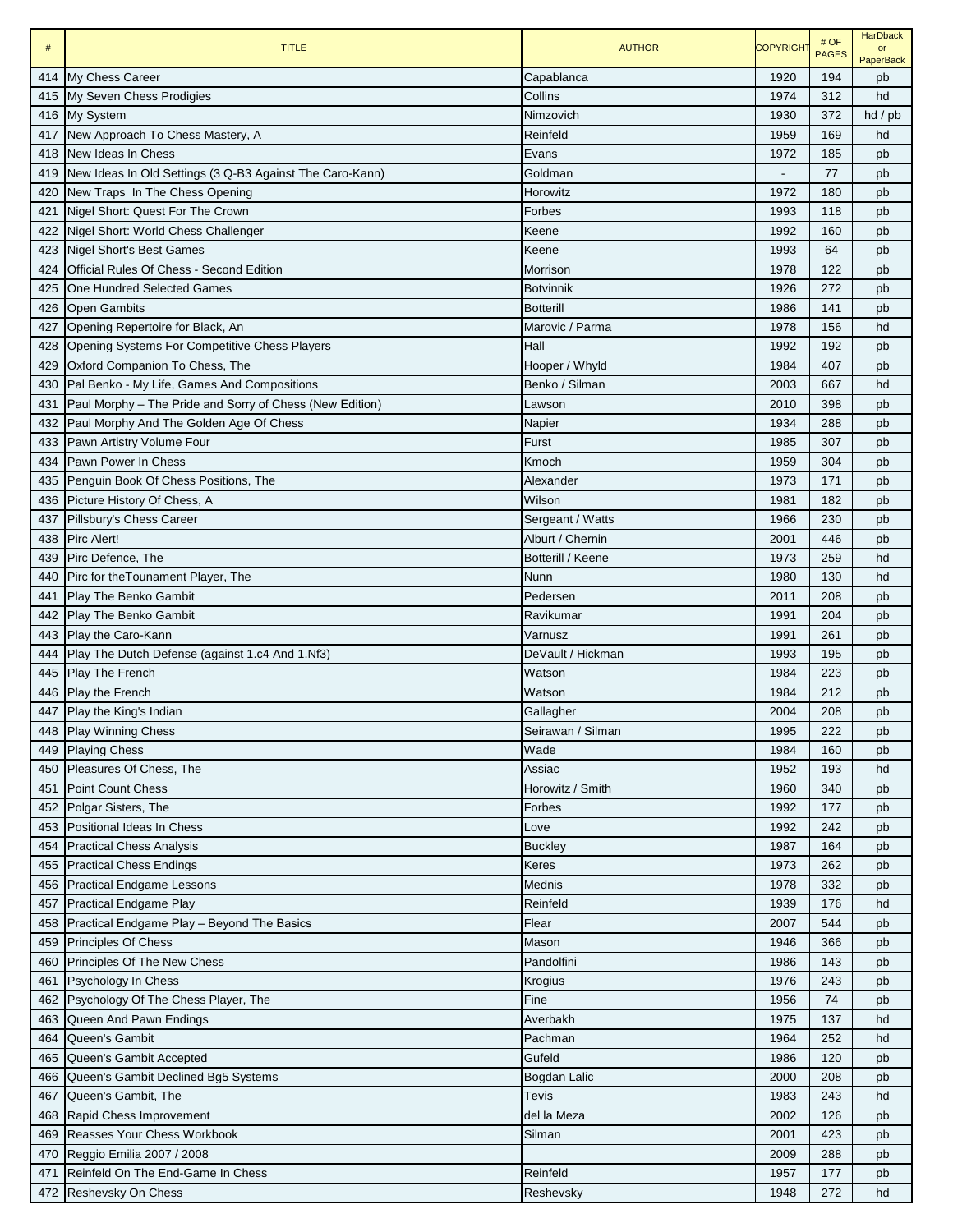| $\#$       | <b>TITLE</b>                                                  | <b>AUTHOR</b>                   | <b>COPYRIGHT</b> | # OF<br><b>PAGES</b> | <b>HarDback</b><br>or<br><b>PaperBack</b> |
|------------|---------------------------------------------------------------|---------------------------------|------------------|----------------------|-------------------------------------------|
| 473        | Reshevsky On The Fischer-Spassky Games                        | Reshevsky                       | 1972             | 128                  | pb                                        |
| 474        | Reshevsky's Best Games Of Chess                               | Reshevsky                       | 1948             | 272                  | pb                                        |
| 475        | <b>Rethinking The Chess Pieces</b>                            | Soltis                          | 2004             | 223                  | pb                                        |
| 476        | Reti 1976, The (pamphlet)                                     | Weinstein                       | 1976             | 52                   | pb                                        |
| 477        | <b>Richard Reti's Best Games</b>                              | Golombeck                       | 2005             | 205                  | pb                                        |
| 478        | Road To The Expert Title, A                                   | Tangborn                        | 1995             | 79                   | pb                                        |
| 479        | Road To The Master Title, A                                   | Tangborn                        | 1995             | 96                   | pb                                        |
| 480        | <b>Rook Endings</b>                                           | Levenfish / Smyslov             | 1971             | 224                  | hd                                        |
| 481        | Rubenstein's Chess Masterpieces / 100 Selected Games          | Kmoch / Winkelman               | 1941             | 192                  | pb                                        |
| 482        | Rubinstein Complex of the Nimzo Indian Defense                | Pliester                        | 1995             | 376                  | pb                                        |
| 483        | <b>Russian Chess</b>                                          | Pandolfini                      | 1987             | 219                  | pb                                        |
| 484        | Sacking The Citadel                                           | Edwards                         | 2011             | 400                  | pb                                        |
| 485        | Samisch King's Indian, The                                    | Gallagher                       | 1995             | 240                  | pb                                        |
| 486        | Samurai Chess                                                 | Gelb / Keene                    | 1997             | 256                  | hd                                        |
| 487        | San Antonio '72                                               | Larsen / Levy                   | 1973             | 270                  | pb                                        |
| 488        | Scandinavian, The                                             | John Emms                       | 1997             | 144                  | pb                                        |
| 489        | Searching For Bobby Fischer                                   | Waitzkin                        | 1984             | 226                  | hd                                        |
| 490        | Second Book Of Chess: The Nine Bad Moves                      | Reinfeld                        | 1953             | 124                  | hd                                        |
| 491        | Second Piatigorsky Cup                                        | Kashdan                         | 1968             | 228                  | pb                                        |
| 492        | Secrets From Russia                                           | Olbrich                         | 1993             | 477                  | pb                                        |
| 493        | Secrets Of Chess Transformations                              | Marovic                         | 2004             | 208                  | pb                                        |
| 494        | <b>Secrets Of Practical Chess</b>                             | Nunn                            | 1998             | 176                  | pb                                        |
| 495        | Secrets Of Rook Endings                                       | Nunn                            | 1992             | 320                  | pb                                        |
| 496        | Secrets Of Russian Chess Masters 1 - Fundamentals Of The Game | Alburt / Parr                   | 1997             | 284                  | pb                                        |
| 497        | Secrets Of Russian Chess Masters 2 - Beyond The Basics        | Alburt / Parr                   | 1997             | 229                  | pb                                        |
| 498        | Secrets Of The King's Indian                                  | Gufeld/Schiller                 | 2000             | 312                  | pb                                        |
| 499        | Seven Deadly Chess Sins, The                                  | Rowson                          | 2000             | 207                  | pb                                        |
| 500        | Sicilian Dragon, The                                          | Levy                            | 1972             | 202                  | hd                                        |
| 501        | Sicilian Labyrinth - Volumne 2                                | Polugayevsky                    | 1991             | 163                  | pb                                        |
| 502        | Sicilian Sozin, The                                           | Harding / Botterill / Kottnauer | 1974             | 192                  | hd                                        |
| 503        | Silman's Complete Endgame Course                              | Silman                          | 2007             | 530                  | pb                                        |
| 504        | Simple Winning Chess                                          | <b>Baker</b>                    | 1999             | 194                  | pb                                        |
| 505        | Slav For The Tournament Player, The                           | Flear                           | 1988             | 150                  | pb                                        |
| 506        | Slav vs 1. d4, The                                            | Silman / Donaldson              | 1996             | 165                  | pb                                        |
| 507        | Solitaire Chess                                               | Horowitz                        | 1962             | 128                  | pb                                        |
| 508        | Sorcerer's Apprentice, The                                    | Brontstein / Furstenberg        | 1995             | 304                  | pb                                        |
| 509        | Soviet School Of Chess, The                                   | Kotov / Yudovich                | 1961             | 390                  | pb                                        |
| 510        | Spassky's 100 Best Games                                      | Cafferty                        | 1972             | 254                  | hd                                        |
| 511        | Starting Out: Defensive Play                                  | Dunnington                      | 2005             | 151                  | pb                                        |
| 512        | Starting Out: Minor Piece Endgames                            | Johnn Emms                      | 2004             | 208                  |                                           |
| 513        | Starting Out: Queen's Gambit Declined                         | McDonald                        | 2006             | 191                  | pb<br>pb                                  |
| 514        | <b>Starting Out: Rook Endgames</b>                            | Ward                            | 2004             | 128                  |                                           |
| 515        | Starting Out: Slav And Semi-Slav                              | Flear                           | 2005             | 256                  | pb<br>pb                                  |
| 516        | Starting Out: The Caro-Kann                                   | Gallagher                       | 2002             | 192                  | pb                                        |
| 517        | Starting Out: The English                                     | Neil McDonald                   | 2003             | 191                  | pb                                        |
| 518        | Starting Out: The French                                      | Jacobs                          | 2002             | 175                  | pb                                        |
| 519        | Starting Out: The King's Indian                               | Gallagher                       | 2002             | 175                  | pb                                        |
| 520        | Starting Out: The King's Indian Attack                        | Emms                            | 2010             | 224                  | pb                                        |
| 521        | Starting Out: The Nimzo-Indian                                | Ward                            | 2003             | 176                  | pb                                        |
| 522        | Starting Out: The Pirc/Modern                                 | Gallagher                       | 2003             | 192                  |                                           |
| 523        | Starting Out: The Queen's Indian                              | Johnn Emms                      | 2004             | 176                  | pb<br>pb                                  |
| 524        | Starting Out: The Reti                                        | McDonald                        | 2010             | 206                  |                                           |
| 525        | Starting Out: The Sicilian                                    | Emms                            | 2002             | 176                  | pb                                        |
| 526        | <b>Startling Castling!</b>                                    |                                 | 1997             | 240                  | pb                                        |
|            |                                                               | Timmer                          | 1993             | 236                  | pb                                        |
| 527        | Strategic Chess - Mastering The Closed Game                   | Mednis                          | 1973             | 172                  | pb                                        |
| 528<br>529 | <b>Strategy And Tactics In Chess</b>                          | Euwe<br>Schiller                | 1992             | 135                  | $hd$ / $pb$                               |
|            | <b>Strategy For Advanced Players</b>                          | Reinfeld                        | 1964             | 128                  | pb                                        |
| 530        | Strategy In The Chess Endgame                                 |                                 |                  |                      | pb                                        |
| 531        | Stress Of Chess, The                                          | <b>Browne</b>                   | 2012             | 436                  | pb                                        |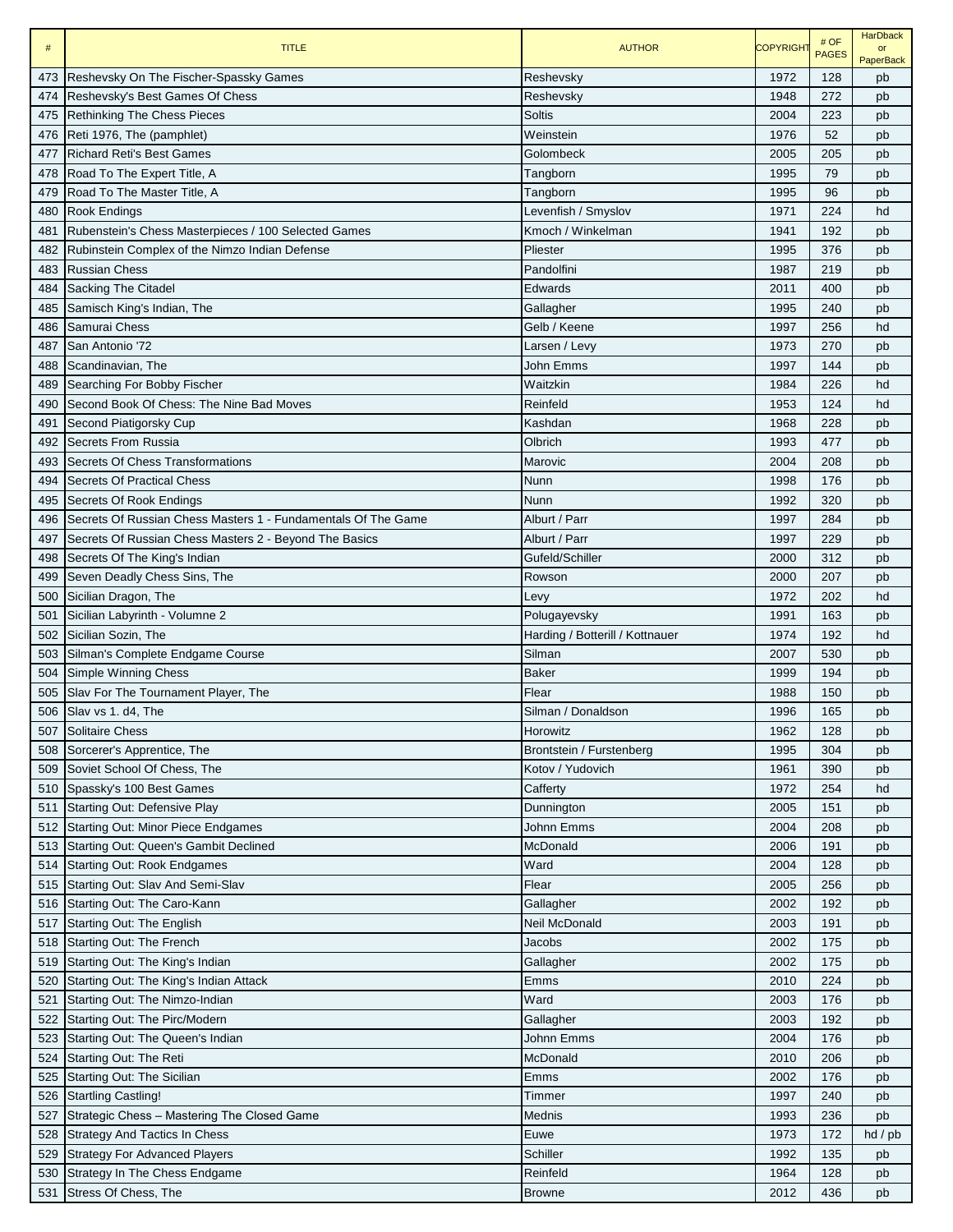| Tal / Koblencs<br><b>Study Chess With Tal</b><br>2013<br>270<br>532<br>pb<br>System - A World Championship Approach To Chess, The<br><b>Berliner</b><br>1999<br>176<br>533<br>pb<br>534<br>Taimanov's Selected Games<br>1995<br>198<br>Taimanov<br>pb<br>Take My Rooks<br>1991<br>95<br>535<br>Seirawan / Minev<br>pb<br>1970<br>188<br>536<br>Tal – Botvinnik 1960 Match For The World Championship<br>Tal<br>pb<br>Tao Of Chess, The<br>Kurzdorfer<br>242<br>537<br>2004<br>pb<br>Tarrasch's Best Games Of Chess<br>1960<br>538<br>Reinfeld<br>385<br>pb<br>215<br>539<br>Technique In Chess<br>Abrahams<br>1961<br>pb<br>128<br><b>Test And Improve Your Chess</b><br>1989<br>540<br>Alburt<br>pb<br>541<br><b>Test Your Chess</b><br>Pedersen<br>2000<br>160<br>pb<br>542<br>Test Your Opening, Middlegame and EndGame Play - Volume II<br>Smith / DeVault<br>1994<br>163<br>pb<br>191<br><b>Test Your Positional Play</b><br>Bellin / Ponzetto<br>1985<br>543<br>pb<br>Think Like A Grandmaster<br>200<br>544<br>Kotov<br>1971<br>hd<br>This Crazy World Of Chess<br>1994<br>545<br>2007<br>Evans<br>pb<br>211<br>Thousand Chess Endings - Vol 1, A<br>1973<br>546<br>Tattersall<br>pb<br>229<br>547<br>Title Chess - The 1972 U.S. Chess Championship<br>1972<br>Hochberg<br>hd<br>220<br>Topalov - Kramnik - 2006 World Chess Championship<br>Topalov / Ginchev<br>2007<br>548<br>pb<br>549<br><b>Total Chess</b><br>1984<br>231<br>Spanier<br>hd<br>Transpo Tricks In Chess - Finesse Your Chess Moves And Win<br>550<br>Soltis<br>2007<br>219<br>pb<br>1992<br>42<br>551<br>Trends In The London System, Stonewall Attack & Colle (pamphlet)<br>Wade / Gkountintas<br>pb<br>552<br>1995<br>132<br>Trompowsky Attack, The<br>Soltis<br>pb<br>1998<br>144<br>553<br>Trompowsky, The<br>Gallagher<br>pb<br>208<br>554<br>True Combat Chess: Winning Battles Over The Board<br>2009<br>Taylor<br>pb<br><b>True Lies In Chess</b><br>2007<br>160<br>555<br>Fabrego<br>pb<br>237<br>Tune Your Chess Tactics Antenna<br>2012<br>556<br>Neiman<br>pb<br>U.S. Championship Chess<br>1975<br>362<br>hd<br>557<br>Lombardy / Daniels<br>U.S. Chess Federation's Official Rules Of Chess<br>Redmand<br>1987<br>196<br>558<br>pb<br>2003<br>370<br>559<br>U.S. Chess Federation's Official Rules Of Chess (5th Edition)<br>Redmand<br>pb<br>143<br>U.S.S.R. v Rest Of The World - Challenge Match<br>Keene / Goodman<br>1984<br>560<br>pb<br>207<br>Ultimate Chess Strategy Book: Volume 1, The<br>Romero / Gonzalez de la Nava<br>2008<br>561<br>pb<br>113<br>562<br>Underhanded Chess<br>Sohl<br>1973<br>pb<br>235<br><b>Understandig Chess Tactics</b><br>Weteschnik<br>2006<br>563<br>pb<br>239<br>Understanding Chess Move by Move<br>2001<br>564<br>Nunn<br>pb<br>Understanding The Caro-Kann Defense<br>142<br>1980<br>565<br>Keene / Soltis / Mednis / Peters / Kaplan<br>pb<br>Understanding The Open Games (Except Ruy Lopez)<br>Soltis / Mednis / Peters / Hartston<br>1980<br>142<br>pb<br>566<br>Understanding The Queen Indian's Defense<br>Soltis / Mednis / Keene / Grefe<br>1981<br>187<br>567<br>pb<br>568<br>Understanding The Sacrifice - Sacrifice Your Way To Success<br>2002<br>143<br>Dunnington<br>pb<br>144<br>569<br><b>Understanding The Spanish</b><br>Taulbut<br>1996<br>pb<br><b>Understanding Your Chess</b><br>Rizzitano<br>2004<br>192<br>570<br>pb<br>1999<br>Unknown Bobby Fischer, The<br>Donaldson / Tangborn<br>191<br>570<br>pb<br>Unknown Capablanca, The<br>Hooper / Brandreth<br>1973<br>201<br>571<br>pb<br>Unlimited Challenge - An Autobiography<br>Kasparov / Trelford<br>1990<br>273<br>hd<br>572<br><b>Unorthodox Openings</b><br>Benjamin / Schiller<br>1987<br>154<br>573<br>pb<br>Vishy Anand Chess Super-Talent<br>143<br>574<br>Norwood<br>1995<br>pb<br><b>Bucker</b><br>178<br>Vulture And Associated Opening Systems, The<br>1986<br>575<br>pb<br><b>Weapons Of Chess</b><br>287<br>Pandolfini<br>1989<br>576<br>pb<br>What It Takes To Become A Chess Master<br>2011<br>208<br>Soltis<br>577<br>pb<br>What's The Best Move?<br>186<br>1970<br>578<br>Evans<br>pb<br>White King and Red Queen<br>2008<br>352<br>579<br>Johnson<br>hd<br>129<br>White Opening System - Stonewall Attack, Colle System, Torre Attack<br>1992<br>580<br>Soltis<br>pb<br>Why You Lose At Chess<br>1982<br>130<br>581<br>Harding<br>pb<br>Wijk aan Zee Grandmaster Chess Tournament 1975<br>582<br>Kavalek<br>1976<br>272<br>pb<br>Willam Steintz - Selected Chess Games<br>Devide<br>1974<br>583<br>109<br>pb<br>Winning At Correspondence Chess<br>1996<br>176<br>584<br>Harding<br>pb<br><b>Winning Chess</b><br>Chernev / Reinfeld<br>1948<br>231<br>585<br>pb<br><b>Winning Chess Brilliancies</b><br>Seirawan<br>1995<br>257<br>586<br>pb<br><b>Winning Chess Endings</b><br>1999<br>237<br>587<br>Seirawan<br>pb<br>Winning Chess Engames - Just the Facts!<br>Alburt / Krogius<br>2005<br>409<br>588<br>pb<br>589 Winning Chess Openings<br>Reinfeld<br>1961<br>265<br>pb | # | <b>TITLE</b> | <b>AUTHOR</b> | <b>COPYRIGHT</b> | # OF<br><b>PAGES</b> | <b>HarDback</b><br>or<br><b>PaperBack</b> |
|-------------------------------------------------------------------------------------------------------------------------------------------------------------------------------------------------------------------------------------------------------------------------------------------------------------------------------------------------------------------------------------------------------------------------------------------------------------------------------------------------------------------------------------------------------------------------------------------------------------------------------------------------------------------------------------------------------------------------------------------------------------------------------------------------------------------------------------------------------------------------------------------------------------------------------------------------------------------------------------------------------------------------------------------------------------------------------------------------------------------------------------------------------------------------------------------------------------------------------------------------------------------------------------------------------------------------------------------------------------------------------------------------------------------------------------------------------------------------------------------------------------------------------------------------------------------------------------------------------------------------------------------------------------------------------------------------------------------------------------------------------------------------------------------------------------------------------------------------------------------------------------------------------------------------------------------------------------------------------------------------------------------------------------------------------------------------------------------------------------------------------------------------------------------------------------------------------------------------------------------------------------------------------------------------------------------------------------------------------------------------------------------------------------------------------------------------------------------------------------------------------------------------------------------------------------------------------------------------------------------------------------------------------------------------------------------------------------------------------------------------------------------------------------------------------------------------------------------------------------------------------------------------------------------------------------------------------------------------------------------------------------------------------------------------------------------------------------------------------------------------------------------------------------------------------------------------------------------------------------------------------------------------------------------------------------------------------------------------------------------------------------------------------------------------------------------------------------------------------------------------------------------------------------------------------------------------------------------------------------------------------------------------------------------------------------------------------------------------------------------------------------------------------------------------------------------------------------------------------------------------------------------------------------------------------------------------------------------------------------------------------------------------------------------------------------------------------------------------------------------------------------------------------------------------------------------------------------------------------------------------------------------------------------------------------------------------------------------------------------------------------------------------------------------------------------------------------------------------------------------------------------------------------------------------------------------------------------------------------------------------------------------------------------------------------------------------------------------------------------------------------------------------------------------------------------------------------------------------------------------------------------------------------------------------------------------------------------------------------------------------------------------|---|--------------|---------------|------------------|----------------------|-------------------------------------------|
|                                                                                                                                                                                                                                                                                                                                                                                                                                                                                                                                                                                                                                                                                                                                                                                                                                                                                                                                                                                                                                                                                                                                                                                                                                                                                                                                                                                                                                                                                                                                                                                                                                                                                                                                                                                                                                                                                                                                                                                                                                                                                                                                                                                                                                                                                                                                                                                                                                                                                                                                                                                                                                                                                                                                                                                                                                                                                                                                                                                                                                                                                                                                                                                                                                                                                                                                                                                                                                                                                                                                                                                                                                                                                                                                                                                                                                                                                                                                                                                                                                                                                                                                                                                                                                                                                                                                                                                                                                                                                                                                                                                                                                                                                                                                                                                                                                                                                                                                                                                                                   |   |              |               |                  |                      |                                           |
|                                                                                                                                                                                                                                                                                                                                                                                                                                                                                                                                                                                                                                                                                                                                                                                                                                                                                                                                                                                                                                                                                                                                                                                                                                                                                                                                                                                                                                                                                                                                                                                                                                                                                                                                                                                                                                                                                                                                                                                                                                                                                                                                                                                                                                                                                                                                                                                                                                                                                                                                                                                                                                                                                                                                                                                                                                                                                                                                                                                                                                                                                                                                                                                                                                                                                                                                                                                                                                                                                                                                                                                                                                                                                                                                                                                                                                                                                                                                                                                                                                                                                                                                                                                                                                                                                                                                                                                                                                                                                                                                                                                                                                                                                                                                                                                                                                                                                                                                                                                                                   |   |              |               |                  |                      |                                           |
|                                                                                                                                                                                                                                                                                                                                                                                                                                                                                                                                                                                                                                                                                                                                                                                                                                                                                                                                                                                                                                                                                                                                                                                                                                                                                                                                                                                                                                                                                                                                                                                                                                                                                                                                                                                                                                                                                                                                                                                                                                                                                                                                                                                                                                                                                                                                                                                                                                                                                                                                                                                                                                                                                                                                                                                                                                                                                                                                                                                                                                                                                                                                                                                                                                                                                                                                                                                                                                                                                                                                                                                                                                                                                                                                                                                                                                                                                                                                                                                                                                                                                                                                                                                                                                                                                                                                                                                                                                                                                                                                                                                                                                                                                                                                                                                                                                                                                                                                                                                                                   |   |              |               |                  |                      |                                           |
|                                                                                                                                                                                                                                                                                                                                                                                                                                                                                                                                                                                                                                                                                                                                                                                                                                                                                                                                                                                                                                                                                                                                                                                                                                                                                                                                                                                                                                                                                                                                                                                                                                                                                                                                                                                                                                                                                                                                                                                                                                                                                                                                                                                                                                                                                                                                                                                                                                                                                                                                                                                                                                                                                                                                                                                                                                                                                                                                                                                                                                                                                                                                                                                                                                                                                                                                                                                                                                                                                                                                                                                                                                                                                                                                                                                                                                                                                                                                                                                                                                                                                                                                                                                                                                                                                                                                                                                                                                                                                                                                                                                                                                                                                                                                                                                                                                                                                                                                                                                                                   |   |              |               |                  |                      |                                           |
|                                                                                                                                                                                                                                                                                                                                                                                                                                                                                                                                                                                                                                                                                                                                                                                                                                                                                                                                                                                                                                                                                                                                                                                                                                                                                                                                                                                                                                                                                                                                                                                                                                                                                                                                                                                                                                                                                                                                                                                                                                                                                                                                                                                                                                                                                                                                                                                                                                                                                                                                                                                                                                                                                                                                                                                                                                                                                                                                                                                                                                                                                                                                                                                                                                                                                                                                                                                                                                                                                                                                                                                                                                                                                                                                                                                                                                                                                                                                                                                                                                                                                                                                                                                                                                                                                                                                                                                                                                                                                                                                                                                                                                                                                                                                                                                                                                                                                                                                                                                                                   |   |              |               |                  |                      |                                           |
|                                                                                                                                                                                                                                                                                                                                                                                                                                                                                                                                                                                                                                                                                                                                                                                                                                                                                                                                                                                                                                                                                                                                                                                                                                                                                                                                                                                                                                                                                                                                                                                                                                                                                                                                                                                                                                                                                                                                                                                                                                                                                                                                                                                                                                                                                                                                                                                                                                                                                                                                                                                                                                                                                                                                                                                                                                                                                                                                                                                                                                                                                                                                                                                                                                                                                                                                                                                                                                                                                                                                                                                                                                                                                                                                                                                                                                                                                                                                                                                                                                                                                                                                                                                                                                                                                                                                                                                                                                                                                                                                                                                                                                                                                                                                                                                                                                                                                                                                                                                                                   |   |              |               |                  |                      |                                           |
|                                                                                                                                                                                                                                                                                                                                                                                                                                                                                                                                                                                                                                                                                                                                                                                                                                                                                                                                                                                                                                                                                                                                                                                                                                                                                                                                                                                                                                                                                                                                                                                                                                                                                                                                                                                                                                                                                                                                                                                                                                                                                                                                                                                                                                                                                                                                                                                                                                                                                                                                                                                                                                                                                                                                                                                                                                                                                                                                                                                                                                                                                                                                                                                                                                                                                                                                                                                                                                                                                                                                                                                                                                                                                                                                                                                                                                                                                                                                                                                                                                                                                                                                                                                                                                                                                                                                                                                                                                                                                                                                                                                                                                                                                                                                                                                                                                                                                                                                                                                                                   |   |              |               |                  |                      |                                           |
|                                                                                                                                                                                                                                                                                                                                                                                                                                                                                                                                                                                                                                                                                                                                                                                                                                                                                                                                                                                                                                                                                                                                                                                                                                                                                                                                                                                                                                                                                                                                                                                                                                                                                                                                                                                                                                                                                                                                                                                                                                                                                                                                                                                                                                                                                                                                                                                                                                                                                                                                                                                                                                                                                                                                                                                                                                                                                                                                                                                                                                                                                                                                                                                                                                                                                                                                                                                                                                                                                                                                                                                                                                                                                                                                                                                                                                                                                                                                                                                                                                                                                                                                                                                                                                                                                                                                                                                                                                                                                                                                                                                                                                                                                                                                                                                                                                                                                                                                                                                                                   |   |              |               |                  |                      |                                           |
|                                                                                                                                                                                                                                                                                                                                                                                                                                                                                                                                                                                                                                                                                                                                                                                                                                                                                                                                                                                                                                                                                                                                                                                                                                                                                                                                                                                                                                                                                                                                                                                                                                                                                                                                                                                                                                                                                                                                                                                                                                                                                                                                                                                                                                                                                                                                                                                                                                                                                                                                                                                                                                                                                                                                                                                                                                                                                                                                                                                                                                                                                                                                                                                                                                                                                                                                                                                                                                                                                                                                                                                                                                                                                                                                                                                                                                                                                                                                                                                                                                                                                                                                                                                                                                                                                                                                                                                                                                                                                                                                                                                                                                                                                                                                                                                                                                                                                                                                                                                                                   |   |              |               |                  |                      |                                           |
|                                                                                                                                                                                                                                                                                                                                                                                                                                                                                                                                                                                                                                                                                                                                                                                                                                                                                                                                                                                                                                                                                                                                                                                                                                                                                                                                                                                                                                                                                                                                                                                                                                                                                                                                                                                                                                                                                                                                                                                                                                                                                                                                                                                                                                                                                                                                                                                                                                                                                                                                                                                                                                                                                                                                                                                                                                                                                                                                                                                                                                                                                                                                                                                                                                                                                                                                                                                                                                                                                                                                                                                                                                                                                                                                                                                                                                                                                                                                                                                                                                                                                                                                                                                                                                                                                                                                                                                                                                                                                                                                                                                                                                                                                                                                                                                                                                                                                                                                                                                                                   |   |              |               |                  |                      |                                           |
|                                                                                                                                                                                                                                                                                                                                                                                                                                                                                                                                                                                                                                                                                                                                                                                                                                                                                                                                                                                                                                                                                                                                                                                                                                                                                                                                                                                                                                                                                                                                                                                                                                                                                                                                                                                                                                                                                                                                                                                                                                                                                                                                                                                                                                                                                                                                                                                                                                                                                                                                                                                                                                                                                                                                                                                                                                                                                                                                                                                                                                                                                                                                                                                                                                                                                                                                                                                                                                                                                                                                                                                                                                                                                                                                                                                                                                                                                                                                                                                                                                                                                                                                                                                                                                                                                                                                                                                                                                                                                                                                                                                                                                                                                                                                                                                                                                                                                                                                                                                                                   |   |              |               |                  |                      |                                           |
|                                                                                                                                                                                                                                                                                                                                                                                                                                                                                                                                                                                                                                                                                                                                                                                                                                                                                                                                                                                                                                                                                                                                                                                                                                                                                                                                                                                                                                                                                                                                                                                                                                                                                                                                                                                                                                                                                                                                                                                                                                                                                                                                                                                                                                                                                                                                                                                                                                                                                                                                                                                                                                                                                                                                                                                                                                                                                                                                                                                                                                                                                                                                                                                                                                                                                                                                                                                                                                                                                                                                                                                                                                                                                                                                                                                                                                                                                                                                                                                                                                                                                                                                                                                                                                                                                                                                                                                                                                                                                                                                                                                                                                                                                                                                                                                                                                                                                                                                                                                                                   |   |              |               |                  |                      |                                           |
|                                                                                                                                                                                                                                                                                                                                                                                                                                                                                                                                                                                                                                                                                                                                                                                                                                                                                                                                                                                                                                                                                                                                                                                                                                                                                                                                                                                                                                                                                                                                                                                                                                                                                                                                                                                                                                                                                                                                                                                                                                                                                                                                                                                                                                                                                                                                                                                                                                                                                                                                                                                                                                                                                                                                                                                                                                                                                                                                                                                                                                                                                                                                                                                                                                                                                                                                                                                                                                                                                                                                                                                                                                                                                                                                                                                                                                                                                                                                                                                                                                                                                                                                                                                                                                                                                                                                                                                                                                                                                                                                                                                                                                                                                                                                                                                                                                                                                                                                                                                                                   |   |              |               |                  |                      |                                           |
|                                                                                                                                                                                                                                                                                                                                                                                                                                                                                                                                                                                                                                                                                                                                                                                                                                                                                                                                                                                                                                                                                                                                                                                                                                                                                                                                                                                                                                                                                                                                                                                                                                                                                                                                                                                                                                                                                                                                                                                                                                                                                                                                                                                                                                                                                                                                                                                                                                                                                                                                                                                                                                                                                                                                                                                                                                                                                                                                                                                                                                                                                                                                                                                                                                                                                                                                                                                                                                                                                                                                                                                                                                                                                                                                                                                                                                                                                                                                                                                                                                                                                                                                                                                                                                                                                                                                                                                                                                                                                                                                                                                                                                                                                                                                                                                                                                                                                                                                                                                                                   |   |              |               |                  |                      |                                           |
|                                                                                                                                                                                                                                                                                                                                                                                                                                                                                                                                                                                                                                                                                                                                                                                                                                                                                                                                                                                                                                                                                                                                                                                                                                                                                                                                                                                                                                                                                                                                                                                                                                                                                                                                                                                                                                                                                                                                                                                                                                                                                                                                                                                                                                                                                                                                                                                                                                                                                                                                                                                                                                                                                                                                                                                                                                                                                                                                                                                                                                                                                                                                                                                                                                                                                                                                                                                                                                                                                                                                                                                                                                                                                                                                                                                                                                                                                                                                                                                                                                                                                                                                                                                                                                                                                                                                                                                                                                                                                                                                                                                                                                                                                                                                                                                                                                                                                                                                                                                                                   |   |              |               |                  |                      |                                           |
|                                                                                                                                                                                                                                                                                                                                                                                                                                                                                                                                                                                                                                                                                                                                                                                                                                                                                                                                                                                                                                                                                                                                                                                                                                                                                                                                                                                                                                                                                                                                                                                                                                                                                                                                                                                                                                                                                                                                                                                                                                                                                                                                                                                                                                                                                                                                                                                                                                                                                                                                                                                                                                                                                                                                                                                                                                                                                                                                                                                                                                                                                                                                                                                                                                                                                                                                                                                                                                                                                                                                                                                                                                                                                                                                                                                                                                                                                                                                                                                                                                                                                                                                                                                                                                                                                                                                                                                                                                                                                                                                                                                                                                                                                                                                                                                                                                                                                                                                                                                                                   |   |              |               |                  |                      |                                           |
|                                                                                                                                                                                                                                                                                                                                                                                                                                                                                                                                                                                                                                                                                                                                                                                                                                                                                                                                                                                                                                                                                                                                                                                                                                                                                                                                                                                                                                                                                                                                                                                                                                                                                                                                                                                                                                                                                                                                                                                                                                                                                                                                                                                                                                                                                                                                                                                                                                                                                                                                                                                                                                                                                                                                                                                                                                                                                                                                                                                                                                                                                                                                                                                                                                                                                                                                                                                                                                                                                                                                                                                                                                                                                                                                                                                                                                                                                                                                                                                                                                                                                                                                                                                                                                                                                                                                                                                                                                                                                                                                                                                                                                                                                                                                                                                                                                                                                                                                                                                                                   |   |              |               |                  |                      |                                           |
|                                                                                                                                                                                                                                                                                                                                                                                                                                                                                                                                                                                                                                                                                                                                                                                                                                                                                                                                                                                                                                                                                                                                                                                                                                                                                                                                                                                                                                                                                                                                                                                                                                                                                                                                                                                                                                                                                                                                                                                                                                                                                                                                                                                                                                                                                                                                                                                                                                                                                                                                                                                                                                                                                                                                                                                                                                                                                                                                                                                                                                                                                                                                                                                                                                                                                                                                                                                                                                                                                                                                                                                                                                                                                                                                                                                                                                                                                                                                                                                                                                                                                                                                                                                                                                                                                                                                                                                                                                                                                                                                                                                                                                                                                                                                                                                                                                                                                                                                                                                                                   |   |              |               |                  |                      |                                           |
|                                                                                                                                                                                                                                                                                                                                                                                                                                                                                                                                                                                                                                                                                                                                                                                                                                                                                                                                                                                                                                                                                                                                                                                                                                                                                                                                                                                                                                                                                                                                                                                                                                                                                                                                                                                                                                                                                                                                                                                                                                                                                                                                                                                                                                                                                                                                                                                                                                                                                                                                                                                                                                                                                                                                                                                                                                                                                                                                                                                                                                                                                                                                                                                                                                                                                                                                                                                                                                                                                                                                                                                                                                                                                                                                                                                                                                                                                                                                                                                                                                                                                                                                                                                                                                                                                                                                                                                                                                                                                                                                                                                                                                                                                                                                                                                                                                                                                                                                                                                                                   |   |              |               |                  |                      |                                           |
|                                                                                                                                                                                                                                                                                                                                                                                                                                                                                                                                                                                                                                                                                                                                                                                                                                                                                                                                                                                                                                                                                                                                                                                                                                                                                                                                                                                                                                                                                                                                                                                                                                                                                                                                                                                                                                                                                                                                                                                                                                                                                                                                                                                                                                                                                                                                                                                                                                                                                                                                                                                                                                                                                                                                                                                                                                                                                                                                                                                                                                                                                                                                                                                                                                                                                                                                                                                                                                                                                                                                                                                                                                                                                                                                                                                                                                                                                                                                                                                                                                                                                                                                                                                                                                                                                                                                                                                                                                                                                                                                                                                                                                                                                                                                                                                                                                                                                                                                                                                                                   |   |              |               |                  |                      |                                           |
|                                                                                                                                                                                                                                                                                                                                                                                                                                                                                                                                                                                                                                                                                                                                                                                                                                                                                                                                                                                                                                                                                                                                                                                                                                                                                                                                                                                                                                                                                                                                                                                                                                                                                                                                                                                                                                                                                                                                                                                                                                                                                                                                                                                                                                                                                                                                                                                                                                                                                                                                                                                                                                                                                                                                                                                                                                                                                                                                                                                                                                                                                                                                                                                                                                                                                                                                                                                                                                                                                                                                                                                                                                                                                                                                                                                                                                                                                                                                                                                                                                                                                                                                                                                                                                                                                                                                                                                                                                                                                                                                                                                                                                                                                                                                                                                                                                                                                                                                                                                                                   |   |              |               |                  |                      |                                           |
|                                                                                                                                                                                                                                                                                                                                                                                                                                                                                                                                                                                                                                                                                                                                                                                                                                                                                                                                                                                                                                                                                                                                                                                                                                                                                                                                                                                                                                                                                                                                                                                                                                                                                                                                                                                                                                                                                                                                                                                                                                                                                                                                                                                                                                                                                                                                                                                                                                                                                                                                                                                                                                                                                                                                                                                                                                                                                                                                                                                                                                                                                                                                                                                                                                                                                                                                                                                                                                                                                                                                                                                                                                                                                                                                                                                                                                                                                                                                                                                                                                                                                                                                                                                                                                                                                                                                                                                                                                                                                                                                                                                                                                                                                                                                                                                                                                                                                                                                                                                                                   |   |              |               |                  |                      |                                           |
|                                                                                                                                                                                                                                                                                                                                                                                                                                                                                                                                                                                                                                                                                                                                                                                                                                                                                                                                                                                                                                                                                                                                                                                                                                                                                                                                                                                                                                                                                                                                                                                                                                                                                                                                                                                                                                                                                                                                                                                                                                                                                                                                                                                                                                                                                                                                                                                                                                                                                                                                                                                                                                                                                                                                                                                                                                                                                                                                                                                                                                                                                                                                                                                                                                                                                                                                                                                                                                                                                                                                                                                                                                                                                                                                                                                                                                                                                                                                                                                                                                                                                                                                                                                                                                                                                                                                                                                                                                                                                                                                                                                                                                                                                                                                                                                                                                                                                                                                                                                                                   |   |              |               |                  |                      |                                           |
|                                                                                                                                                                                                                                                                                                                                                                                                                                                                                                                                                                                                                                                                                                                                                                                                                                                                                                                                                                                                                                                                                                                                                                                                                                                                                                                                                                                                                                                                                                                                                                                                                                                                                                                                                                                                                                                                                                                                                                                                                                                                                                                                                                                                                                                                                                                                                                                                                                                                                                                                                                                                                                                                                                                                                                                                                                                                                                                                                                                                                                                                                                                                                                                                                                                                                                                                                                                                                                                                                                                                                                                                                                                                                                                                                                                                                                                                                                                                                                                                                                                                                                                                                                                                                                                                                                                                                                                                                                                                                                                                                                                                                                                                                                                                                                                                                                                                                                                                                                                                                   |   |              |               |                  |                      |                                           |
|                                                                                                                                                                                                                                                                                                                                                                                                                                                                                                                                                                                                                                                                                                                                                                                                                                                                                                                                                                                                                                                                                                                                                                                                                                                                                                                                                                                                                                                                                                                                                                                                                                                                                                                                                                                                                                                                                                                                                                                                                                                                                                                                                                                                                                                                                                                                                                                                                                                                                                                                                                                                                                                                                                                                                                                                                                                                                                                                                                                                                                                                                                                                                                                                                                                                                                                                                                                                                                                                                                                                                                                                                                                                                                                                                                                                                                                                                                                                                                                                                                                                                                                                                                                                                                                                                                                                                                                                                                                                                                                                                                                                                                                                                                                                                                                                                                                                                                                                                                                                                   |   |              |               |                  |                      |                                           |
|                                                                                                                                                                                                                                                                                                                                                                                                                                                                                                                                                                                                                                                                                                                                                                                                                                                                                                                                                                                                                                                                                                                                                                                                                                                                                                                                                                                                                                                                                                                                                                                                                                                                                                                                                                                                                                                                                                                                                                                                                                                                                                                                                                                                                                                                                                                                                                                                                                                                                                                                                                                                                                                                                                                                                                                                                                                                                                                                                                                                                                                                                                                                                                                                                                                                                                                                                                                                                                                                                                                                                                                                                                                                                                                                                                                                                                                                                                                                                                                                                                                                                                                                                                                                                                                                                                                                                                                                                                                                                                                                                                                                                                                                                                                                                                                                                                                                                                                                                                                                                   |   |              |               |                  |                      |                                           |
|                                                                                                                                                                                                                                                                                                                                                                                                                                                                                                                                                                                                                                                                                                                                                                                                                                                                                                                                                                                                                                                                                                                                                                                                                                                                                                                                                                                                                                                                                                                                                                                                                                                                                                                                                                                                                                                                                                                                                                                                                                                                                                                                                                                                                                                                                                                                                                                                                                                                                                                                                                                                                                                                                                                                                                                                                                                                                                                                                                                                                                                                                                                                                                                                                                                                                                                                                                                                                                                                                                                                                                                                                                                                                                                                                                                                                                                                                                                                                                                                                                                                                                                                                                                                                                                                                                                                                                                                                                                                                                                                                                                                                                                                                                                                                                                                                                                                                                                                                                                                                   |   |              |               |                  |                      |                                           |
|                                                                                                                                                                                                                                                                                                                                                                                                                                                                                                                                                                                                                                                                                                                                                                                                                                                                                                                                                                                                                                                                                                                                                                                                                                                                                                                                                                                                                                                                                                                                                                                                                                                                                                                                                                                                                                                                                                                                                                                                                                                                                                                                                                                                                                                                                                                                                                                                                                                                                                                                                                                                                                                                                                                                                                                                                                                                                                                                                                                                                                                                                                                                                                                                                                                                                                                                                                                                                                                                                                                                                                                                                                                                                                                                                                                                                                                                                                                                                                                                                                                                                                                                                                                                                                                                                                                                                                                                                                                                                                                                                                                                                                                                                                                                                                                                                                                                                                                                                                                                                   |   |              |               |                  |                      |                                           |
|                                                                                                                                                                                                                                                                                                                                                                                                                                                                                                                                                                                                                                                                                                                                                                                                                                                                                                                                                                                                                                                                                                                                                                                                                                                                                                                                                                                                                                                                                                                                                                                                                                                                                                                                                                                                                                                                                                                                                                                                                                                                                                                                                                                                                                                                                                                                                                                                                                                                                                                                                                                                                                                                                                                                                                                                                                                                                                                                                                                                                                                                                                                                                                                                                                                                                                                                                                                                                                                                                                                                                                                                                                                                                                                                                                                                                                                                                                                                                                                                                                                                                                                                                                                                                                                                                                                                                                                                                                                                                                                                                                                                                                                                                                                                                                                                                                                                                                                                                                                                                   |   |              |               |                  |                      |                                           |
|                                                                                                                                                                                                                                                                                                                                                                                                                                                                                                                                                                                                                                                                                                                                                                                                                                                                                                                                                                                                                                                                                                                                                                                                                                                                                                                                                                                                                                                                                                                                                                                                                                                                                                                                                                                                                                                                                                                                                                                                                                                                                                                                                                                                                                                                                                                                                                                                                                                                                                                                                                                                                                                                                                                                                                                                                                                                                                                                                                                                                                                                                                                                                                                                                                                                                                                                                                                                                                                                                                                                                                                                                                                                                                                                                                                                                                                                                                                                                                                                                                                                                                                                                                                                                                                                                                                                                                                                                                                                                                                                                                                                                                                                                                                                                                                                                                                                                                                                                                                                                   |   |              |               |                  |                      |                                           |
|                                                                                                                                                                                                                                                                                                                                                                                                                                                                                                                                                                                                                                                                                                                                                                                                                                                                                                                                                                                                                                                                                                                                                                                                                                                                                                                                                                                                                                                                                                                                                                                                                                                                                                                                                                                                                                                                                                                                                                                                                                                                                                                                                                                                                                                                                                                                                                                                                                                                                                                                                                                                                                                                                                                                                                                                                                                                                                                                                                                                                                                                                                                                                                                                                                                                                                                                                                                                                                                                                                                                                                                                                                                                                                                                                                                                                                                                                                                                                                                                                                                                                                                                                                                                                                                                                                                                                                                                                                                                                                                                                                                                                                                                                                                                                                                                                                                                                                                                                                                                                   |   |              |               |                  |                      |                                           |
|                                                                                                                                                                                                                                                                                                                                                                                                                                                                                                                                                                                                                                                                                                                                                                                                                                                                                                                                                                                                                                                                                                                                                                                                                                                                                                                                                                                                                                                                                                                                                                                                                                                                                                                                                                                                                                                                                                                                                                                                                                                                                                                                                                                                                                                                                                                                                                                                                                                                                                                                                                                                                                                                                                                                                                                                                                                                                                                                                                                                                                                                                                                                                                                                                                                                                                                                                                                                                                                                                                                                                                                                                                                                                                                                                                                                                                                                                                                                                                                                                                                                                                                                                                                                                                                                                                                                                                                                                                                                                                                                                                                                                                                                                                                                                                                                                                                                                                                                                                                                                   |   |              |               |                  |                      |                                           |
|                                                                                                                                                                                                                                                                                                                                                                                                                                                                                                                                                                                                                                                                                                                                                                                                                                                                                                                                                                                                                                                                                                                                                                                                                                                                                                                                                                                                                                                                                                                                                                                                                                                                                                                                                                                                                                                                                                                                                                                                                                                                                                                                                                                                                                                                                                                                                                                                                                                                                                                                                                                                                                                                                                                                                                                                                                                                                                                                                                                                                                                                                                                                                                                                                                                                                                                                                                                                                                                                                                                                                                                                                                                                                                                                                                                                                                                                                                                                                                                                                                                                                                                                                                                                                                                                                                                                                                                                                                                                                                                                                                                                                                                                                                                                                                                                                                                                                                                                                                                                                   |   |              |               |                  |                      |                                           |
|                                                                                                                                                                                                                                                                                                                                                                                                                                                                                                                                                                                                                                                                                                                                                                                                                                                                                                                                                                                                                                                                                                                                                                                                                                                                                                                                                                                                                                                                                                                                                                                                                                                                                                                                                                                                                                                                                                                                                                                                                                                                                                                                                                                                                                                                                                                                                                                                                                                                                                                                                                                                                                                                                                                                                                                                                                                                                                                                                                                                                                                                                                                                                                                                                                                                                                                                                                                                                                                                                                                                                                                                                                                                                                                                                                                                                                                                                                                                                                                                                                                                                                                                                                                                                                                                                                                                                                                                                                                                                                                                                                                                                                                                                                                                                                                                                                                                                                                                                                                                                   |   |              |               |                  |                      |                                           |
|                                                                                                                                                                                                                                                                                                                                                                                                                                                                                                                                                                                                                                                                                                                                                                                                                                                                                                                                                                                                                                                                                                                                                                                                                                                                                                                                                                                                                                                                                                                                                                                                                                                                                                                                                                                                                                                                                                                                                                                                                                                                                                                                                                                                                                                                                                                                                                                                                                                                                                                                                                                                                                                                                                                                                                                                                                                                                                                                                                                                                                                                                                                                                                                                                                                                                                                                                                                                                                                                                                                                                                                                                                                                                                                                                                                                                                                                                                                                                                                                                                                                                                                                                                                                                                                                                                                                                                                                                                                                                                                                                                                                                                                                                                                                                                                                                                                                                                                                                                                                                   |   |              |               |                  |                      |                                           |
|                                                                                                                                                                                                                                                                                                                                                                                                                                                                                                                                                                                                                                                                                                                                                                                                                                                                                                                                                                                                                                                                                                                                                                                                                                                                                                                                                                                                                                                                                                                                                                                                                                                                                                                                                                                                                                                                                                                                                                                                                                                                                                                                                                                                                                                                                                                                                                                                                                                                                                                                                                                                                                                                                                                                                                                                                                                                                                                                                                                                                                                                                                                                                                                                                                                                                                                                                                                                                                                                                                                                                                                                                                                                                                                                                                                                                                                                                                                                                                                                                                                                                                                                                                                                                                                                                                                                                                                                                                                                                                                                                                                                                                                                                                                                                                                                                                                                                                                                                                                                                   |   |              |               |                  |                      |                                           |
|                                                                                                                                                                                                                                                                                                                                                                                                                                                                                                                                                                                                                                                                                                                                                                                                                                                                                                                                                                                                                                                                                                                                                                                                                                                                                                                                                                                                                                                                                                                                                                                                                                                                                                                                                                                                                                                                                                                                                                                                                                                                                                                                                                                                                                                                                                                                                                                                                                                                                                                                                                                                                                                                                                                                                                                                                                                                                                                                                                                                                                                                                                                                                                                                                                                                                                                                                                                                                                                                                                                                                                                                                                                                                                                                                                                                                                                                                                                                                                                                                                                                                                                                                                                                                                                                                                                                                                                                                                                                                                                                                                                                                                                                                                                                                                                                                                                                                                                                                                                                                   |   |              |               |                  |                      |                                           |
|                                                                                                                                                                                                                                                                                                                                                                                                                                                                                                                                                                                                                                                                                                                                                                                                                                                                                                                                                                                                                                                                                                                                                                                                                                                                                                                                                                                                                                                                                                                                                                                                                                                                                                                                                                                                                                                                                                                                                                                                                                                                                                                                                                                                                                                                                                                                                                                                                                                                                                                                                                                                                                                                                                                                                                                                                                                                                                                                                                                                                                                                                                                                                                                                                                                                                                                                                                                                                                                                                                                                                                                                                                                                                                                                                                                                                                                                                                                                                                                                                                                                                                                                                                                                                                                                                                                                                                                                                                                                                                                                                                                                                                                                                                                                                                                                                                                                                                                                                                                                                   |   |              |               |                  |                      |                                           |
|                                                                                                                                                                                                                                                                                                                                                                                                                                                                                                                                                                                                                                                                                                                                                                                                                                                                                                                                                                                                                                                                                                                                                                                                                                                                                                                                                                                                                                                                                                                                                                                                                                                                                                                                                                                                                                                                                                                                                                                                                                                                                                                                                                                                                                                                                                                                                                                                                                                                                                                                                                                                                                                                                                                                                                                                                                                                                                                                                                                                                                                                                                                                                                                                                                                                                                                                                                                                                                                                                                                                                                                                                                                                                                                                                                                                                                                                                                                                                                                                                                                                                                                                                                                                                                                                                                                                                                                                                                                                                                                                                                                                                                                                                                                                                                                                                                                                                                                                                                                                                   |   |              |               |                  |                      |                                           |
|                                                                                                                                                                                                                                                                                                                                                                                                                                                                                                                                                                                                                                                                                                                                                                                                                                                                                                                                                                                                                                                                                                                                                                                                                                                                                                                                                                                                                                                                                                                                                                                                                                                                                                                                                                                                                                                                                                                                                                                                                                                                                                                                                                                                                                                                                                                                                                                                                                                                                                                                                                                                                                                                                                                                                                                                                                                                                                                                                                                                                                                                                                                                                                                                                                                                                                                                                                                                                                                                                                                                                                                                                                                                                                                                                                                                                                                                                                                                                                                                                                                                                                                                                                                                                                                                                                                                                                                                                                                                                                                                                                                                                                                                                                                                                                                                                                                                                                                                                                                                                   |   |              |               |                  |                      |                                           |
|                                                                                                                                                                                                                                                                                                                                                                                                                                                                                                                                                                                                                                                                                                                                                                                                                                                                                                                                                                                                                                                                                                                                                                                                                                                                                                                                                                                                                                                                                                                                                                                                                                                                                                                                                                                                                                                                                                                                                                                                                                                                                                                                                                                                                                                                                                                                                                                                                                                                                                                                                                                                                                                                                                                                                                                                                                                                                                                                                                                                                                                                                                                                                                                                                                                                                                                                                                                                                                                                                                                                                                                                                                                                                                                                                                                                                                                                                                                                                                                                                                                                                                                                                                                                                                                                                                                                                                                                                                                                                                                                                                                                                                                                                                                                                                                                                                                                                                                                                                                                                   |   |              |               |                  |                      |                                           |
|                                                                                                                                                                                                                                                                                                                                                                                                                                                                                                                                                                                                                                                                                                                                                                                                                                                                                                                                                                                                                                                                                                                                                                                                                                                                                                                                                                                                                                                                                                                                                                                                                                                                                                                                                                                                                                                                                                                                                                                                                                                                                                                                                                                                                                                                                                                                                                                                                                                                                                                                                                                                                                                                                                                                                                                                                                                                                                                                                                                                                                                                                                                                                                                                                                                                                                                                                                                                                                                                                                                                                                                                                                                                                                                                                                                                                                                                                                                                                                                                                                                                                                                                                                                                                                                                                                                                                                                                                                                                                                                                                                                                                                                                                                                                                                                                                                                                                                                                                                                                                   |   |              |               |                  |                      |                                           |
|                                                                                                                                                                                                                                                                                                                                                                                                                                                                                                                                                                                                                                                                                                                                                                                                                                                                                                                                                                                                                                                                                                                                                                                                                                                                                                                                                                                                                                                                                                                                                                                                                                                                                                                                                                                                                                                                                                                                                                                                                                                                                                                                                                                                                                                                                                                                                                                                                                                                                                                                                                                                                                                                                                                                                                                                                                                                                                                                                                                                                                                                                                                                                                                                                                                                                                                                                                                                                                                                                                                                                                                                                                                                                                                                                                                                                                                                                                                                                                                                                                                                                                                                                                                                                                                                                                                                                                                                                                                                                                                                                                                                                                                                                                                                                                                                                                                                                                                                                                                                                   |   |              |               |                  |                      |                                           |
|                                                                                                                                                                                                                                                                                                                                                                                                                                                                                                                                                                                                                                                                                                                                                                                                                                                                                                                                                                                                                                                                                                                                                                                                                                                                                                                                                                                                                                                                                                                                                                                                                                                                                                                                                                                                                                                                                                                                                                                                                                                                                                                                                                                                                                                                                                                                                                                                                                                                                                                                                                                                                                                                                                                                                                                                                                                                                                                                                                                                                                                                                                                                                                                                                                                                                                                                                                                                                                                                                                                                                                                                                                                                                                                                                                                                                                                                                                                                                                                                                                                                                                                                                                                                                                                                                                                                                                                                                                                                                                                                                                                                                                                                                                                                                                                                                                                                                                                                                                                                                   |   |              |               |                  |                      |                                           |
|                                                                                                                                                                                                                                                                                                                                                                                                                                                                                                                                                                                                                                                                                                                                                                                                                                                                                                                                                                                                                                                                                                                                                                                                                                                                                                                                                                                                                                                                                                                                                                                                                                                                                                                                                                                                                                                                                                                                                                                                                                                                                                                                                                                                                                                                                                                                                                                                                                                                                                                                                                                                                                                                                                                                                                                                                                                                                                                                                                                                                                                                                                                                                                                                                                                                                                                                                                                                                                                                                                                                                                                                                                                                                                                                                                                                                                                                                                                                                                                                                                                                                                                                                                                                                                                                                                                                                                                                                                                                                                                                                                                                                                                                                                                                                                                                                                                                                                                                                                                                                   |   |              |               |                  |                      |                                           |
|                                                                                                                                                                                                                                                                                                                                                                                                                                                                                                                                                                                                                                                                                                                                                                                                                                                                                                                                                                                                                                                                                                                                                                                                                                                                                                                                                                                                                                                                                                                                                                                                                                                                                                                                                                                                                                                                                                                                                                                                                                                                                                                                                                                                                                                                                                                                                                                                                                                                                                                                                                                                                                                                                                                                                                                                                                                                                                                                                                                                                                                                                                                                                                                                                                                                                                                                                                                                                                                                                                                                                                                                                                                                                                                                                                                                                                                                                                                                                                                                                                                                                                                                                                                                                                                                                                                                                                                                                                                                                                                                                                                                                                                                                                                                                                                                                                                                                                                                                                                                                   |   |              |               |                  |                      |                                           |
|                                                                                                                                                                                                                                                                                                                                                                                                                                                                                                                                                                                                                                                                                                                                                                                                                                                                                                                                                                                                                                                                                                                                                                                                                                                                                                                                                                                                                                                                                                                                                                                                                                                                                                                                                                                                                                                                                                                                                                                                                                                                                                                                                                                                                                                                                                                                                                                                                                                                                                                                                                                                                                                                                                                                                                                                                                                                                                                                                                                                                                                                                                                                                                                                                                                                                                                                                                                                                                                                                                                                                                                                                                                                                                                                                                                                                                                                                                                                                                                                                                                                                                                                                                                                                                                                                                                                                                                                                                                                                                                                                                                                                                                                                                                                                                                                                                                                                                                                                                                                                   |   |              |               |                  |                      |                                           |
|                                                                                                                                                                                                                                                                                                                                                                                                                                                                                                                                                                                                                                                                                                                                                                                                                                                                                                                                                                                                                                                                                                                                                                                                                                                                                                                                                                                                                                                                                                                                                                                                                                                                                                                                                                                                                                                                                                                                                                                                                                                                                                                                                                                                                                                                                                                                                                                                                                                                                                                                                                                                                                                                                                                                                                                                                                                                                                                                                                                                                                                                                                                                                                                                                                                                                                                                                                                                                                                                                                                                                                                                                                                                                                                                                                                                                                                                                                                                                                                                                                                                                                                                                                                                                                                                                                                                                                                                                                                                                                                                                                                                                                                                                                                                                                                                                                                                                                                                                                                                                   |   |              |               |                  |                      |                                           |
|                                                                                                                                                                                                                                                                                                                                                                                                                                                                                                                                                                                                                                                                                                                                                                                                                                                                                                                                                                                                                                                                                                                                                                                                                                                                                                                                                                                                                                                                                                                                                                                                                                                                                                                                                                                                                                                                                                                                                                                                                                                                                                                                                                                                                                                                                                                                                                                                                                                                                                                                                                                                                                                                                                                                                                                                                                                                                                                                                                                                                                                                                                                                                                                                                                                                                                                                                                                                                                                                                                                                                                                                                                                                                                                                                                                                                                                                                                                                                                                                                                                                                                                                                                                                                                                                                                                                                                                                                                                                                                                                                                                                                                                                                                                                                                                                                                                                                                                                                                                                                   |   |              |               |                  |                      |                                           |
|                                                                                                                                                                                                                                                                                                                                                                                                                                                                                                                                                                                                                                                                                                                                                                                                                                                                                                                                                                                                                                                                                                                                                                                                                                                                                                                                                                                                                                                                                                                                                                                                                                                                                                                                                                                                                                                                                                                                                                                                                                                                                                                                                                                                                                                                                                                                                                                                                                                                                                                                                                                                                                                                                                                                                                                                                                                                                                                                                                                                                                                                                                                                                                                                                                                                                                                                                                                                                                                                                                                                                                                                                                                                                                                                                                                                                                                                                                                                                                                                                                                                                                                                                                                                                                                                                                                                                                                                                                                                                                                                                                                                                                                                                                                                                                                                                                                                                                                                                                                                                   |   |              |               |                  |                      |                                           |
|                                                                                                                                                                                                                                                                                                                                                                                                                                                                                                                                                                                                                                                                                                                                                                                                                                                                                                                                                                                                                                                                                                                                                                                                                                                                                                                                                                                                                                                                                                                                                                                                                                                                                                                                                                                                                                                                                                                                                                                                                                                                                                                                                                                                                                                                                                                                                                                                                                                                                                                                                                                                                                                                                                                                                                                                                                                                                                                                                                                                                                                                                                                                                                                                                                                                                                                                                                                                                                                                                                                                                                                                                                                                                                                                                                                                                                                                                                                                                                                                                                                                                                                                                                                                                                                                                                                                                                                                                                                                                                                                                                                                                                                                                                                                                                                                                                                                                                                                                                                                                   |   |              |               |                  |                      |                                           |
|                                                                                                                                                                                                                                                                                                                                                                                                                                                                                                                                                                                                                                                                                                                                                                                                                                                                                                                                                                                                                                                                                                                                                                                                                                                                                                                                                                                                                                                                                                                                                                                                                                                                                                                                                                                                                                                                                                                                                                                                                                                                                                                                                                                                                                                                                                                                                                                                                                                                                                                                                                                                                                                                                                                                                                                                                                                                                                                                                                                                                                                                                                                                                                                                                                                                                                                                                                                                                                                                                                                                                                                                                                                                                                                                                                                                                                                                                                                                                                                                                                                                                                                                                                                                                                                                                                                                                                                                                                                                                                                                                                                                                                                                                                                                                                                                                                                                                                                                                                                                                   |   |              |               |                  |                      |                                           |
|                                                                                                                                                                                                                                                                                                                                                                                                                                                                                                                                                                                                                                                                                                                                                                                                                                                                                                                                                                                                                                                                                                                                                                                                                                                                                                                                                                                                                                                                                                                                                                                                                                                                                                                                                                                                                                                                                                                                                                                                                                                                                                                                                                                                                                                                                                                                                                                                                                                                                                                                                                                                                                                                                                                                                                                                                                                                                                                                                                                                                                                                                                                                                                                                                                                                                                                                                                                                                                                                                                                                                                                                                                                                                                                                                                                                                                                                                                                                                                                                                                                                                                                                                                                                                                                                                                                                                                                                                                                                                                                                                                                                                                                                                                                                                                                                                                                                                                                                                                                                                   |   |              |               |                  |                      |                                           |
|                                                                                                                                                                                                                                                                                                                                                                                                                                                                                                                                                                                                                                                                                                                                                                                                                                                                                                                                                                                                                                                                                                                                                                                                                                                                                                                                                                                                                                                                                                                                                                                                                                                                                                                                                                                                                                                                                                                                                                                                                                                                                                                                                                                                                                                                                                                                                                                                                                                                                                                                                                                                                                                                                                                                                                                                                                                                                                                                                                                                                                                                                                                                                                                                                                                                                                                                                                                                                                                                                                                                                                                                                                                                                                                                                                                                                                                                                                                                                                                                                                                                                                                                                                                                                                                                                                                                                                                                                                                                                                                                                                                                                                                                                                                                                                                                                                                                                                                                                                                                                   |   |              |               |                  |                      |                                           |
|                                                                                                                                                                                                                                                                                                                                                                                                                                                                                                                                                                                                                                                                                                                                                                                                                                                                                                                                                                                                                                                                                                                                                                                                                                                                                                                                                                                                                                                                                                                                                                                                                                                                                                                                                                                                                                                                                                                                                                                                                                                                                                                                                                                                                                                                                                                                                                                                                                                                                                                                                                                                                                                                                                                                                                                                                                                                                                                                                                                                                                                                                                                                                                                                                                                                                                                                                                                                                                                                                                                                                                                                                                                                                                                                                                                                                                                                                                                                                                                                                                                                                                                                                                                                                                                                                                                                                                                                                                                                                                                                                                                                                                                                                                                                                                                                                                                                                                                                                                                                                   |   |              |               |                  |                      |                                           |
|                                                                                                                                                                                                                                                                                                                                                                                                                                                                                                                                                                                                                                                                                                                                                                                                                                                                                                                                                                                                                                                                                                                                                                                                                                                                                                                                                                                                                                                                                                                                                                                                                                                                                                                                                                                                                                                                                                                                                                                                                                                                                                                                                                                                                                                                                                                                                                                                                                                                                                                                                                                                                                                                                                                                                                                                                                                                                                                                                                                                                                                                                                                                                                                                                                                                                                                                                                                                                                                                                                                                                                                                                                                                                                                                                                                                                                                                                                                                                                                                                                                                                                                                                                                                                                                                                                                                                                                                                                                                                                                                                                                                                                                                                                                                                                                                                                                                                                                                                                                                                   |   |              |               |                  |                      |                                           |
|                                                                                                                                                                                                                                                                                                                                                                                                                                                                                                                                                                                                                                                                                                                                                                                                                                                                                                                                                                                                                                                                                                                                                                                                                                                                                                                                                                                                                                                                                                                                                                                                                                                                                                                                                                                                                                                                                                                                                                                                                                                                                                                                                                                                                                                                                                                                                                                                                                                                                                                                                                                                                                                                                                                                                                                                                                                                                                                                                                                                                                                                                                                                                                                                                                                                                                                                                                                                                                                                                                                                                                                                                                                                                                                                                                                                                                                                                                                                                                                                                                                                                                                                                                                                                                                                                                                                                                                                                                                                                                                                                                                                                                                                                                                                                                                                                                                                                                                                                                                                                   |   |              |               |                  |                      |                                           |
|                                                                                                                                                                                                                                                                                                                                                                                                                                                                                                                                                                                                                                                                                                                                                                                                                                                                                                                                                                                                                                                                                                                                                                                                                                                                                                                                                                                                                                                                                                                                                                                                                                                                                                                                                                                                                                                                                                                                                                                                                                                                                                                                                                                                                                                                                                                                                                                                                                                                                                                                                                                                                                                                                                                                                                                                                                                                                                                                                                                                                                                                                                                                                                                                                                                                                                                                                                                                                                                                                                                                                                                                                                                                                                                                                                                                                                                                                                                                                                                                                                                                                                                                                                                                                                                                                                                                                                                                                                                                                                                                                                                                                                                                                                                                                                                                                                                                                                                                                                                                                   |   |              |               |                  |                      |                                           |
|                                                                                                                                                                                                                                                                                                                                                                                                                                                                                                                                                                                                                                                                                                                                                                                                                                                                                                                                                                                                                                                                                                                                                                                                                                                                                                                                                                                                                                                                                                                                                                                                                                                                                                                                                                                                                                                                                                                                                                                                                                                                                                                                                                                                                                                                                                                                                                                                                                                                                                                                                                                                                                                                                                                                                                                                                                                                                                                                                                                                                                                                                                                                                                                                                                                                                                                                                                                                                                                                                                                                                                                                                                                                                                                                                                                                                                                                                                                                                                                                                                                                                                                                                                                                                                                                                                                                                                                                                                                                                                                                                                                                                                                                                                                                                                                                                                                                                                                                                                                                                   |   |              |               |                  |                      |                                           |